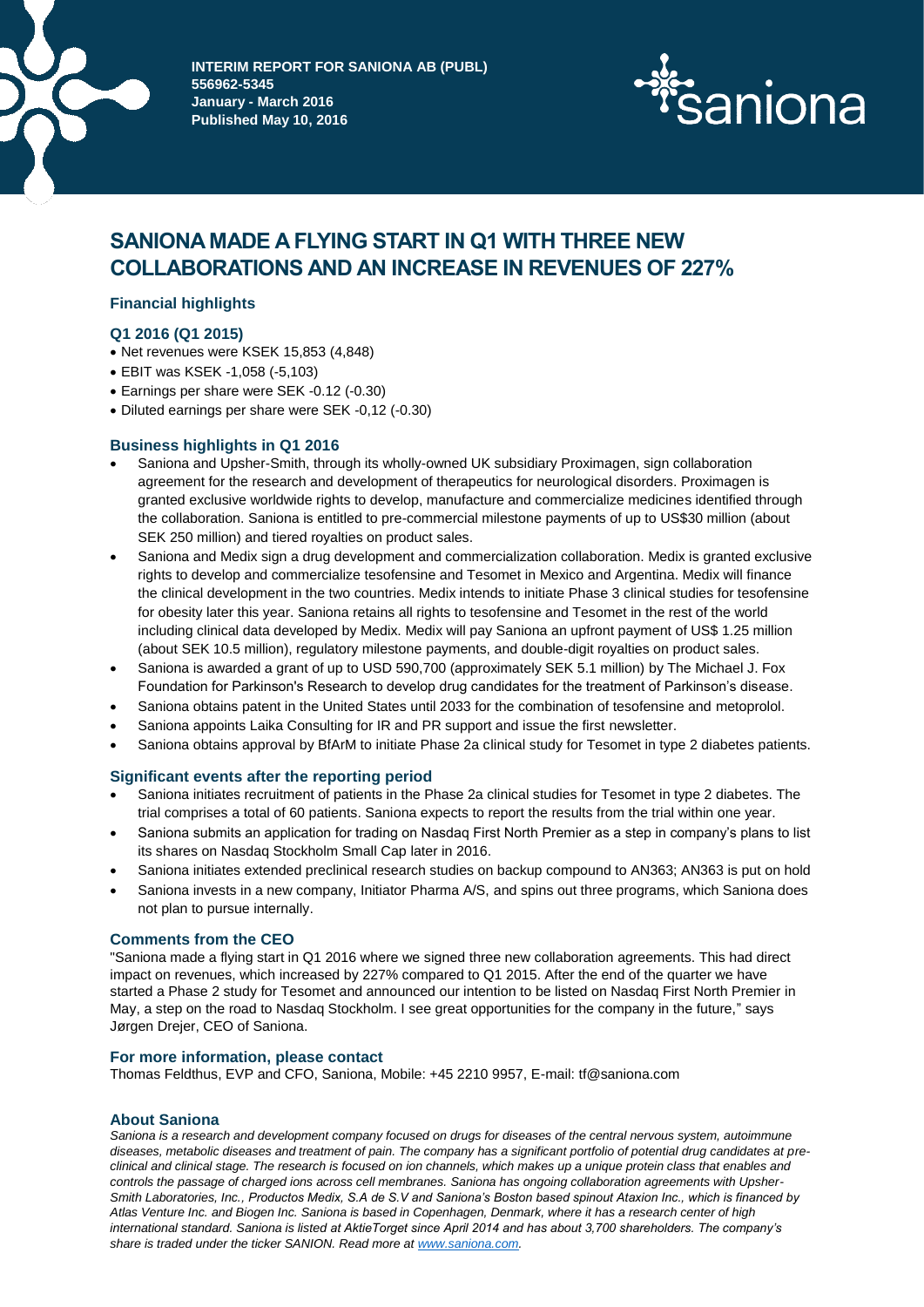

# **Letter from the CEO**

"We have had a fantastic start in 2016 with three new collaboration agreements during the first quarter. All agreements are important to us and enable us to report significantly higher sales compared to first quarter last year.

- The agreement with Upsher-Smith relates to one of our early stage discovery programs which we have not discussed in public previously. It illustrates that we are able to create significant value for our shareholders by entering into early stage collaborations on assets belonging to our broad pipeline of discovery programs. In the long term, Saniona may receive up to USD 30 million (about SEK 250 million) in milestone payments plus royalties on net sales of products coming of this collaboration.
- The agreement with Medix is highly interesting and illustrates how Saniona may finance late stage clinical development of specific programs. Furthermore, the collaboration takes the company a significant step forward towards the market and potential royalty income since Medix intends to start Phase 3 trials this year.
- The agreement with Michael J. Fox Foundation for Parkinson's Research relates also to one of our early stage discovery programs which we have not discussed in public previously. We are very proud that The Michael J. Fox Foundation for Parkinson's Research supports the development of our technology and we are pleased to be collaborating with such a prestigious organization. Moreover, the grant illustrates how Saniona may finance early stage programs and still retain the commercial rights.

During the quarter, two other important achievements should be noted. First, we obtained a patent in the United States covering the combination of tesofensine and metoprolol, which are the active ingredients in our internal lead candidate, Tesomet. Second, we obtained approval by the German authorities, BfArM, to initiate Phase 2a clinical study for Tesomet in type 2 diabetes.

We have continued in high pace after the end of the quarter.

First, we started a Phase 2 clinical study for Tesomet. This is in every way an important milestone for the company. Our vision for Tesomet is to develop a new type of treatment for type 2 diabetes which can bring certain groups of patients in complete remission. The market is huge and the clinical need significant. Therefore, Tesomet has the potential to become a blockbuster if developed successfully.

Second, we submitted an application for trading on Nasdaq First North Premier in May as a step in company's plans to list its shares on Nasdaq Stockholm Small Cap later this year. The aim of the Nasdaq Stockholm listing is to make the company more visible for foreign investors and not least institutional investors, who in most cases do not have a mandate to invest in companies listed at AktieTorget and First North.

Third, we decided to initiate extended non GLP preclinical studies on a backup compound to AN363. We remain highly enthusiastic about the concept of using GABAA α2, α3 subtype specific compounds for chronic pain. However, we are still concerned about using AN363 for chronic pain still not having a clear understanding of the observed toxicological finding in the rat. Rather than continuing an expensive and time consuming investigation of this finding without any guarantee for success, we have concluded that a more constructive path forward is to focus on a backup compound from the broad preclinical program.

Finally, we participated in the formation of a new company, Initiator Pharma A/S, which subsequently acquired three Saniona programs, which we do not intend to pursue internally. Saniona commercializes its research efforts through three different business models including internal development in early phases of drug development, through early stage research collaborations, and through spin-outs. The formation of Initiator Pharma represents a variant of the third model. The intention is that Initiator Pharma applies for listing at AktieTorget in Sweden and that Saniona's shareholding in Initiator Pharma is distributed to Saniona's shareholders before the listing. We have applied for Lex ASEA in Sweden with the aim of distributing our shareholding in Initiator Pharma as a specific dividend to our shareholders. By pursuing this opportunity, we hope to create a new interesting company to the benefit of patients and Saniona's shareholders.

If I should summarize the first quarter in one word it would be "fantastic". However, we know that superlatives of the past do not help us in the future. We have retained a high pace after the quarter and we intend to continue to do so in the future. We have still a lot to do, the opportunities are significant and the future looks bright."

Jørgen Drejer

CEO, Saniona AB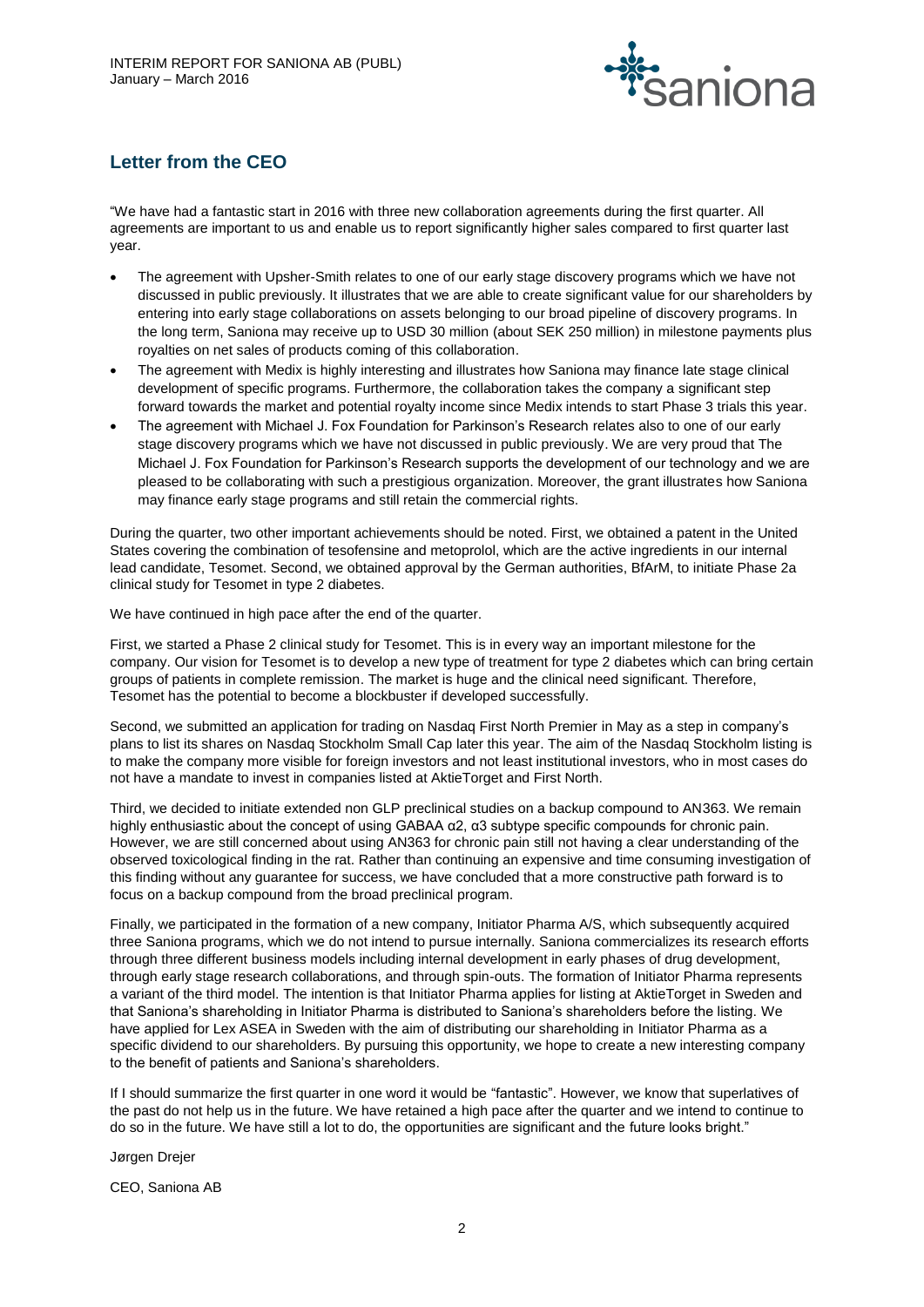

# **About Saniona**

Saniona is a research and development company focused on drugs for diseases of the central nervous system, autoimmune diseases, metabolic diseases and treatment of pain. The company has a significant portfolio of potential drug candidates at pre-clinical and clinical stage. The research is focused on ion channels. Saniona has ongoing collaboration agreements with Upsher-Smith Laboratories, Inc., Productos Medix, S.A de S.V and Saniona's Boston based spinout Ataxion Inc., which is financed by Atlas Venture Inc. and Biogen Inc. Saniona is based in Copenhagen, Denmark, where it has a research center of high international standard.

# **Vision**

Saniona will be a leading biotech company within the field of ion channel-dependent diseases.

#### **Business idea**

Saniona will discover and develop better medical treatments in areas with significant unmet medical needs through modulation of ion channels.

#### **Overall objective**

Saniona's overall objective is by itself and together with partners to develop and provide new medicines for severe diseases, more specifically diseases of the central nervous system, auto-immune diseases, metabolic diseases and treatment of pain.

#### **Business model**

The company commercializes its research efforts through the following 3 business models:

- By internal development of selected programs through the early phases of drug development before outlicensing to pharmaceutical companies who will take over the further development of Saniona's programs and typical pay upfront, milestone and royalty payments on product sales to Saniona;
- Through early stage research and development collaboration with pharmaceutical companies who will fund the research and development activities and pay upfront, milestones and royalty payments on product sales to Saniona; and
- Through joint ventures or spin-outs, where Saniona's financial partner will obtain a share of the upside by financing the development of one of Saniona's programs.

# **Project portfolio**

Saniona currently has nine active programs of which five are financed through grants, by collaborations with partners, or in joint ventures/spin-outs. Saniona's pipeline is set out below.



In addition to the active pipeline shown above, Saniona has a range of validated drug discovery assets as well as clinical stage assets (e.g. AN788 and AN761) positioned for partnering or spin-out.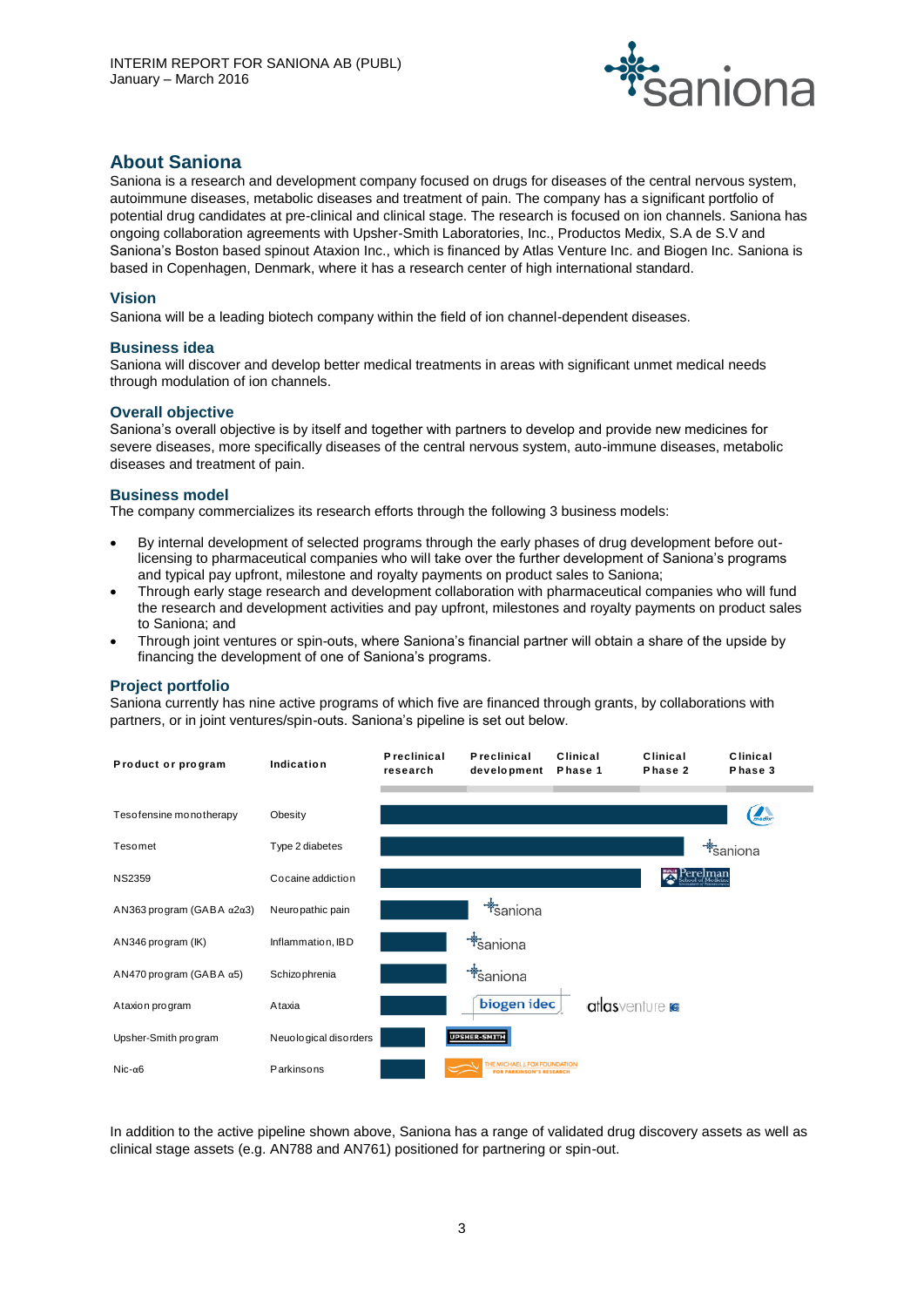

# **Market**

Saniona's research is focused in the field of ion channels, which is an established concept in pharmaceutical development. Saniona's ongoing programs address significant market segments:

| <b>Product</b>                   | <b>Indication</b>          | <b>Market estimate</b>                   |
|----------------------------------|----------------------------|------------------------------------------|
| Tesomet                          | Type 2 diabetes            | $>$ USD 23 billion <sup>1</sup>          |
| Tesofensine                      | Obesity                    | - USD 250 million in Mexico <sup>2</sup> |
| <b>NS2359</b>                    | Cocaine addiction          | $>$ USD 1.8 billion <sup>3</sup>         |
| AN363 Program (GABA $_{A}$ α2α3) | Neuropathic pain           | $>$ USD 6 billion <sup>4</sup>           |
| AN470 program (GABA $_A$ α5)     | Schizophrenia              | $>$ USD4.8 billion <sup>5</sup>          |
| AN346 program (IK)               | Inflammatory bowel disease | $>$ USD 5.9 billion <sup>6</sup>         |
| $Nic-a6$                         | Parkinson's disease        | $>$ USD 2.8 billion <sup>7</sup>         |

For a significant time to come, Saniona will be dependent on major pharmaceutical companies' interest in purchasing, developing and commercializing projects from Saniona's pipeline of preclinical and clinical drug candidates. According to the Board's assessment, there is a well-developed market for licensing, sale, and establishment of research and development collaboration between smaller, research-intensive businesses and large pharmaceutical companies.

Many of the large pharmaceutical companies have in recent years undergone considerable restructuring, which has resulted in fewer research projects and a close-down of research sites. Furthermore, the number of dedicated biotech firms that can provide new innovative products to the pharmaceutical industry has decreased as a result of the global financial crisis. However, there is still a significant need for new and innovative products for the pharmaceutical companies, which often have a limited number of products in their pipelines. Therefore, the market for out-licensing of new, innovative pharmaceutical projects and product programs are considered attractive. Importantly, within the field of ion channels, there are relatively few biotech companies supplying major pharmaceutical companies with research and development projects. Combined, this is creating interesting opportunities for Saniona.

l

*<sup>1</sup> The market for type 2 diabetes is estimated to be USD 23.3 billion in the 7 major markets in 2014. Diabetes Type 2 Forecast, 7 major Markets, Datamonitor 2015*

*<sup>2</sup> Estimates of drugs for obesity in Mexico by Medix 2016*

*<sup>3</sup> Estimates by TRC*

*<sup>4</sup> Major markets 2012, Decision Resources*

*<sup>5</sup> Schizophrenia Forecast 7 major market, Datamonitor, 2014*

*<sup>6</sup> Major markets 2014, Datamonitor*

*<sup>7</sup> The market for Parkinson's disease is estimated to be USD 2.8 billion in the 7 major markets in 2014, Datamonitor 2016*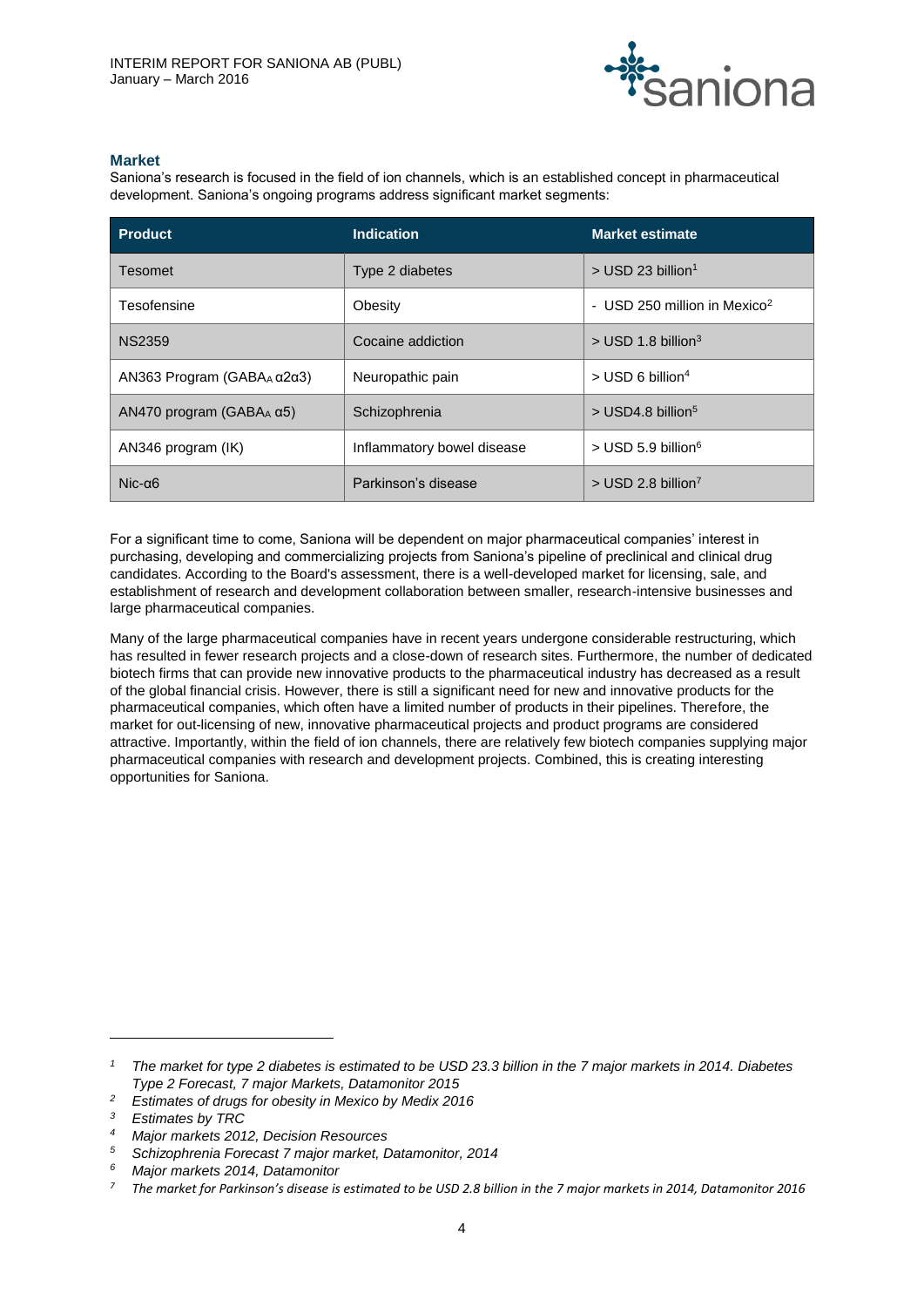

# **Financial review**

|                                     | 2016-01-01 | 2015-01-01 | 2015-01-01 |
|-------------------------------------|------------|------------|------------|
|                                     | 2016-03-31 | 2015-03-31 | 2015-12-31 |
|                                     | 3 months   | 3 months   | 12 months  |
| Net sales, KSEK                     | 15,853     | 4,848      | 13,630     |
| Total operating expenses, KSEK      | $-16,910$  | $-9,951$   | $-41,705$  |
| Operating profit/loss, KSEK         | $-1,058$   | $-5,103$   | $-28,075$  |
| Cash flow from operating activities | 2,307      | -878       | -27,637    |
| Operating margin, %                 | $-7%$      | $-105%$    | $-206%$    |
| Average number of employees, #      | 17.2       | 16.9       | 16.8       |
|                                     | 2016-03-31 | 2013-12-31 | 2015-12-31 |
| Cash and cash equivalent, KSEK      | 48,876     | 29,320     | 47.004     |
| Equity, KSEK                        | 50,380     | 26,575     | 52,943     |
| Total equity and liabilities, KSEK  | 59,812     | 34,954     | 57,673     |
| Equity ratio, %                     | 84%        | 76%        | 92%        |

# **Revenues and result of the operation**

# **Revenue**

Saniona generated total revenues of KSEK 15,853 (4,848) for the first quarter of 2016, an increase of 227%. In the first quarter of 2016 revenues comprised upfront payments from Medix and Upsher-Smith as well as services under the agreement with Ataxion and Upsher-Smith. In the first quarter of 2015, revenues comprised primarily services under the agreements with Ataxion and Pfizer.

# **Operating profit/loss**

The company recognized an operating loss of KSEK 1,058 (5,103) for the first quarter of 2016. The reduction in operating loss is primarily due to an increase in revenues of KSEK 11,004. The company recognized operating expenses of KSEK 16,910 (9,995) for the first quarter of 2016, an increase of 70%. External expenses amounted to KSEK 12,250 (5,263) and personnel costs amounted to KSEK 4,067 (3,878). In the first quarter of 2016, external expenses comprised primarily research and development costs in relation to Tesomet followed by AN346 and AN363. In the first quarter of 2015, the external expenses comprised primarily research and development costs in relation to AN363 followed by AN346.

# **Financial position**

The equity ratio was 84 (76) % as of March 31, 2016, and equity was KSEK 50,380 (26,575). Cash and cash equivalents amounted to KSEK 48,876 (29,320) as of March 31, 2015. Total assets as of March 31, 2015, were KSEK 59,812 (34,954). The company expects to have sufficient capital to initiate and finance the planned Phase 2a study for Tesomet in 2016 and 2017.

# **Cash flow**

Operating cash flow for the first quarter of 2016 was an inflow of KSEK 2,307 (outflow of 878). Consolidated cash flow for the first quarter of 2016 was an inflow of KSEK 1,991 (inflow 19,712). The inflow in 2016 is explained by an increase in current liabilities whereas the inflow in 2015 is explained by the right issue in the first quarter last year.

# **The share, share capital and ownership structure**

At March 31, 2016, the number of shares outstanding amounted to 20,841,467 (17,352,750). The company has established a warrant program on July 1, 2015, totaling 64,000 warrants.

At March 31, 2016 the company had 3,705 (1,489) shareholders, excluding holdings in life insurance and foreign custody account holders.

# **Personnel**

As of March 31, the number of employees was 19 (19) of which 10 (10) are women. Of these employees, 4 (4) are part-time employees and 15 (15) are full-time employees, and a total of 17 (17) work in the company's research and development operations. 11 (11) of Saniona's employees hold PhDs, 2 (2) hold university degrees and the remaining 6 (6) have laboratory training.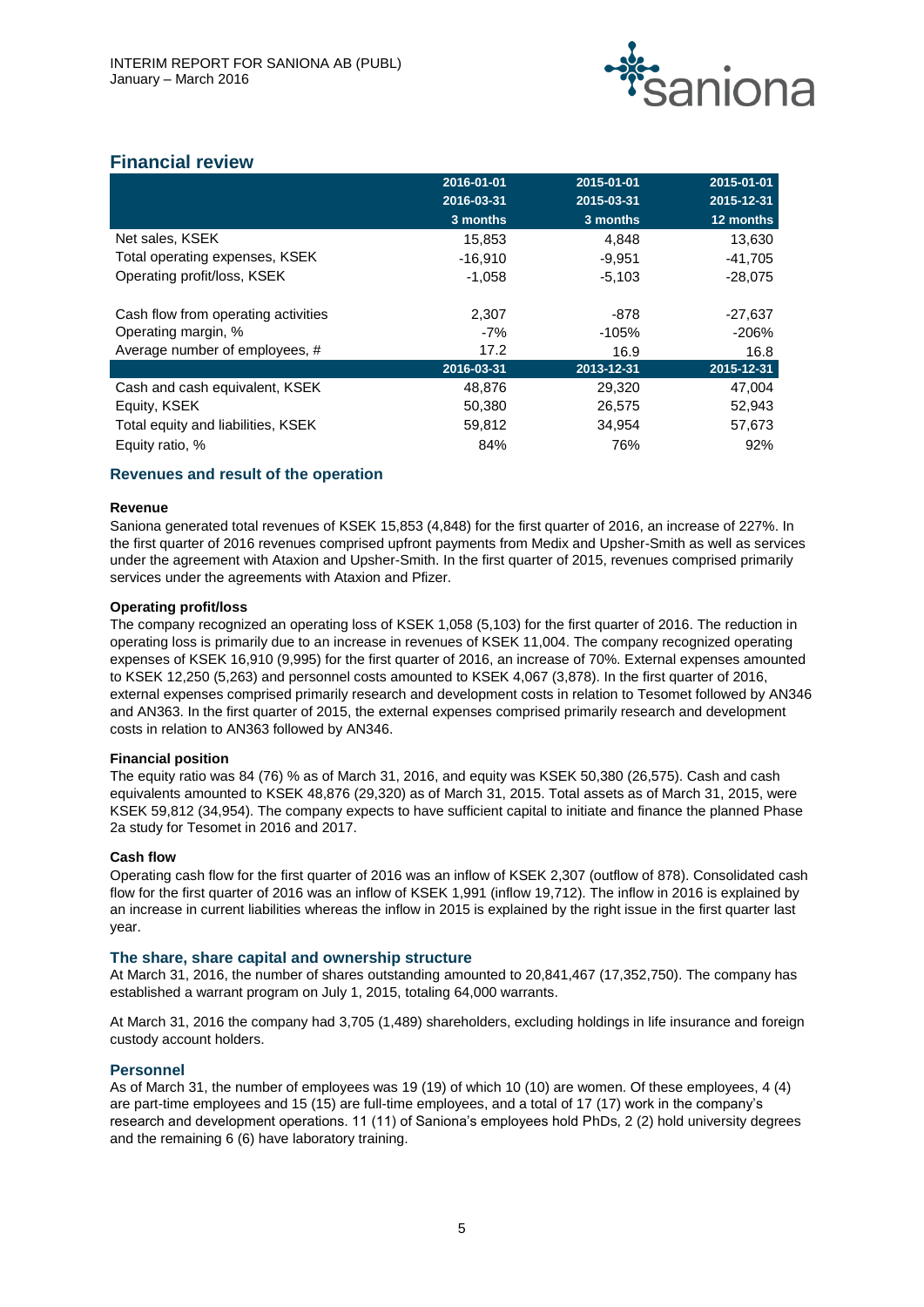

### **Operational risks and uncertainties**

All business operations involve risk. Managed risk-taking is necessary to maintain good profitability. Risk may be due to events in the external environment and may affect a certain industry or market. Risk may also be specific to a certain company.

The main risks and uncertainties which Saniona is exposed to are related to drug development, the company's collaboration agreements, competition, technology development, patent, regulatory requirements, capital requirements and currencies.

The Group's programs are sold primarily to pharmaceutical companies and spin-outs funded by pharmaceutical companies and venture capital firms. Historically, the Group has not sustained any losses on trade receivables and other receivables.

Exchange rate risks arise because the Group's expenses and income in different currencies do not match and because the Group's assets and liabilities denominated in foreign currency do not balance. The management of these risks is focused on risk mitigation, which is somewhat mitigated by income and cost incurred in USD.

A more detailed description of the Group's risk exposure and risk management is included in Saniona's 2015 Annual Report. There are no major changes in the Group's risk exposure and risk management in 2016.

#### **Audit review**

This Interim Report has not been subject to review by the company's auditors.

#### **Financial calendar**

| Interim Report Q2 | August 23, 2016          |
|-------------------|--------------------------|
| Interim Report Q3 | November 15, 2016        |
| Year-End Report   | <b>February 21, 2017</b> |

Ballerup, May 10, 2016 Saniona AB

Claus Bræstrup – Chairman Jørgen Drejer – CEO and board member

Anker Lundemose – Board member Leif Andersson – Board member

Carl Johan Sundberg – Board member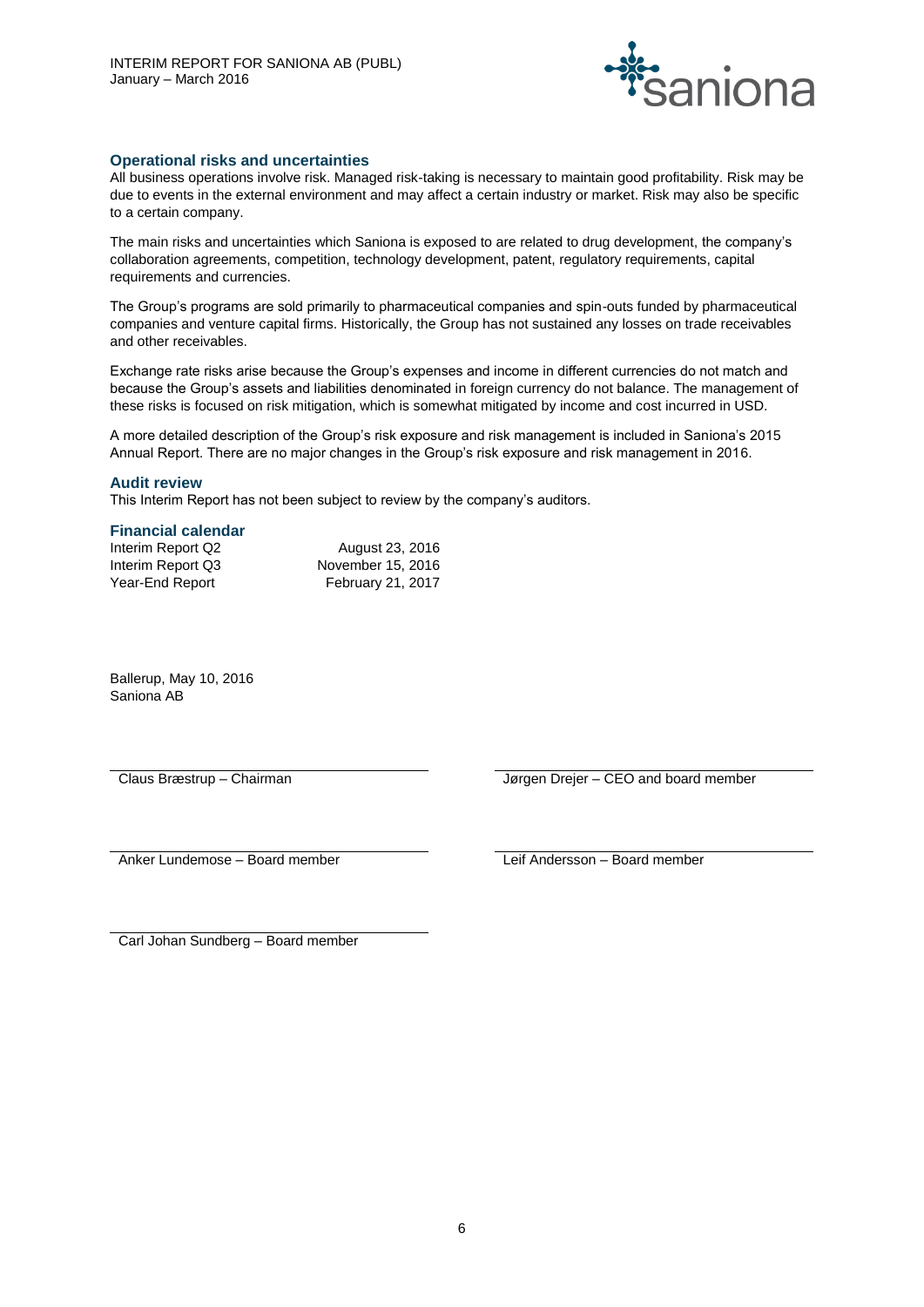

# **Consolidated statement of comprehensive income – Group**

| <b>KSEK</b>                               |             | 2016-01-01<br>2016-03-31 | 2015-01-01<br>2015-03-31 | 2015-01-01<br>2015-12-31 |
|-------------------------------------------|-------------|--------------------------|--------------------------|--------------------------|
|                                           | <b>Note</b> | 3 months                 | 3 months                 | 12 months                |
| Net sales                                 | $1 - 3$     | 15,853                   | 4,848                    | 13,630                   |
| Total operating income                    |             | 15,853                   | 4,848                    | 13,630                   |
| Raw materials and consumables             |             | $-499$                   | $-631$                   | $-2,050$                 |
| Other external costs                      |             | $-12,250$                | $-5,263$                 | $-23,926$                |
| Personnel costs                           | 4           | $-4,067$                 | $-3,878$                 | $-14,966$                |
| Depreciation and write-downs              |             | $-94$                    | $-179$                   | $-763$                   |
| Total operating expenses                  |             | $-16,910$                | $-9,951$                 | $-41,705$                |
| <b>Operating profit/loss</b>              |             | $-1,058$                 | $-5,103$                 | $-28,075$                |
| Other financial income                    |             | 3                        | 26                       | -3                       |
| Other financial expenses                  |             | $-546$                   | $-777$                   | $-1,180$                 |
| <b>Total financial items</b>              |             | $-543$                   | $-752$                   | $-1,183$                 |
| Profit/loss after financial items         |             | $-1,601$                 | $-5,855$                 | $-29,258$                |
| Tax on net profit                         | 5           | $-844$                   | 1,128                    | 6,311                    |
| Profit/loss for the period                |             | $-2,445$                 | $-4,727$                 | $-22,947$                |
| Other comprehensive income for the period |             | $-171$                   | $-81$                    | 315                      |
| Total comprehensive income for the period |             | $-2,616$                 | $-4,808$                 | $-22,632$                |
| Earnings per share, SEK                   |             | $-0.12$                  | $-0.30$                  | $-1.29$                  |
| Diluted earnings per share, SEK           |             | $-0.12$                  | $-0.30$                  | $-1.29$                  |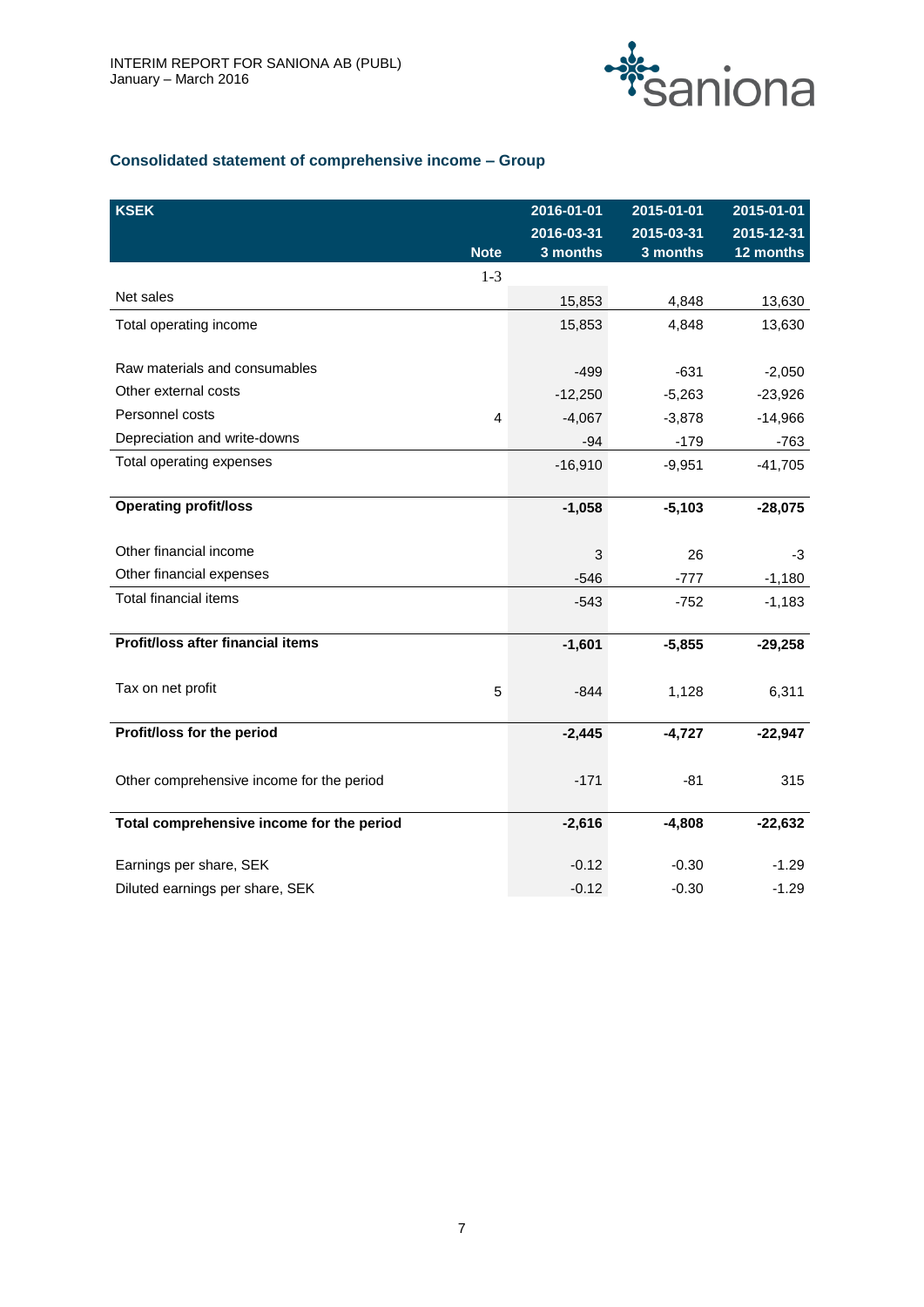

# **Consolidated statement of financial position – Group**

| <b>KSEK</b>                                            | <b>Note</b> | 2016-03-31     | 2013-12-31     | 2015-12-31     |
|--------------------------------------------------------|-------------|----------------|----------------|----------------|
|                                                        | $1 - 3$     |                |                |                |
| <b>ASSETS</b>                                          |             |                |                |                |
|                                                        |             |                |                |                |
| Fixtures, fittings, tools and equipment                |             | 680            | 1,249          | 753            |
| Tangible assets                                        |             | 680            | 1,249          | 753            |
| Non-current tax assets                                 | 5           |                |                |                |
| Other long-term receivables                            |             | 222<br>1,078   | 1,128<br>793   | 0<br>1,405     |
| Deferred tax                                           |             | 144            | 0              | 142            |
| <b>Financial assets</b>                                |             | 1,300          | 1,920          | 1,547          |
|                                                        |             |                |                |                |
| <b>Non-current assets</b>                              |             | 1,980          | 3,169          | 2,300          |
| Trade receivables                                      |             | 20             | 124            | 0              |
| <b>Current tax assets</b>                              | 5           | 6,182          | 1,774          | 6,109          |
| Other receivables                                      |             | 2,393          | 525            | 1,983          |
| Prepayments and accrued income                         |             | 361            | 41             | 277            |
| Current receivables                                    |             | 8,956          | 2,464          | 8,369          |
|                                                        |             |                |                |                |
| Cash and cash equivalent                               |             | 48,876         | 29,320         | 47,004         |
| <b>Current assets</b>                                  |             | 57,832         | 31,784         | 55,373         |
|                                                        |             |                |                |                |
| <b>Total assets</b>                                    |             | 59,812         | 34,954         | 57,673         |
|                                                        |             |                |                |                |
| <b>EQUITY AND LIABILITIES</b>                          |             |                |                |                |
| Share capital                                          |             | 1,042          | 868            | 1,042          |
| Share premium account                                  |             | 83,323         | 39,407         | 83,323         |
| Retained earnings                                      |             |                |                |                |
|                                                        |             | $-31,807$      | $-8,860$       | $-8,860$       |
| Currency translation reserve                           |             | 266            | $-113$         | 385            |
| Profit for the period                                  |             | $-2,445$       | $-4,727$       | $-22,947$      |
| <b>Equity</b>                                          |             | 50,380         | 26,575         | 52,943         |
|                                                        |             |                |                |                |
| Prepayments from customers                             |             | 0              | 2,611          | 0              |
| Trade payables                                         |             | 7,954          | 2,162          | 2,868          |
| Other payables<br>Accrued expenses and deferred income |             | $-140$         | 2,040          | 0              |
| <b>Current liabilities</b>                             |             | 1,619<br>9,432 | 1,566<br>8,379 | 1,862<br>4,730 |
|                                                        |             |                |                |                |
| <b>Total liabilities</b>                               |             | 9,432          | 8,379          | 4,730          |
| <b>Total equity and liabilities</b>                    |             | 59,812         | 34,954         | 57,673         |
|                                                        |             |                |                |                |
| <b>Pledged assets</b>                                  |             | 0              | $\pmb{0}$      | 0              |
| <b>Contingent liabilities</b>                          |             | 50             | 50             | 50             |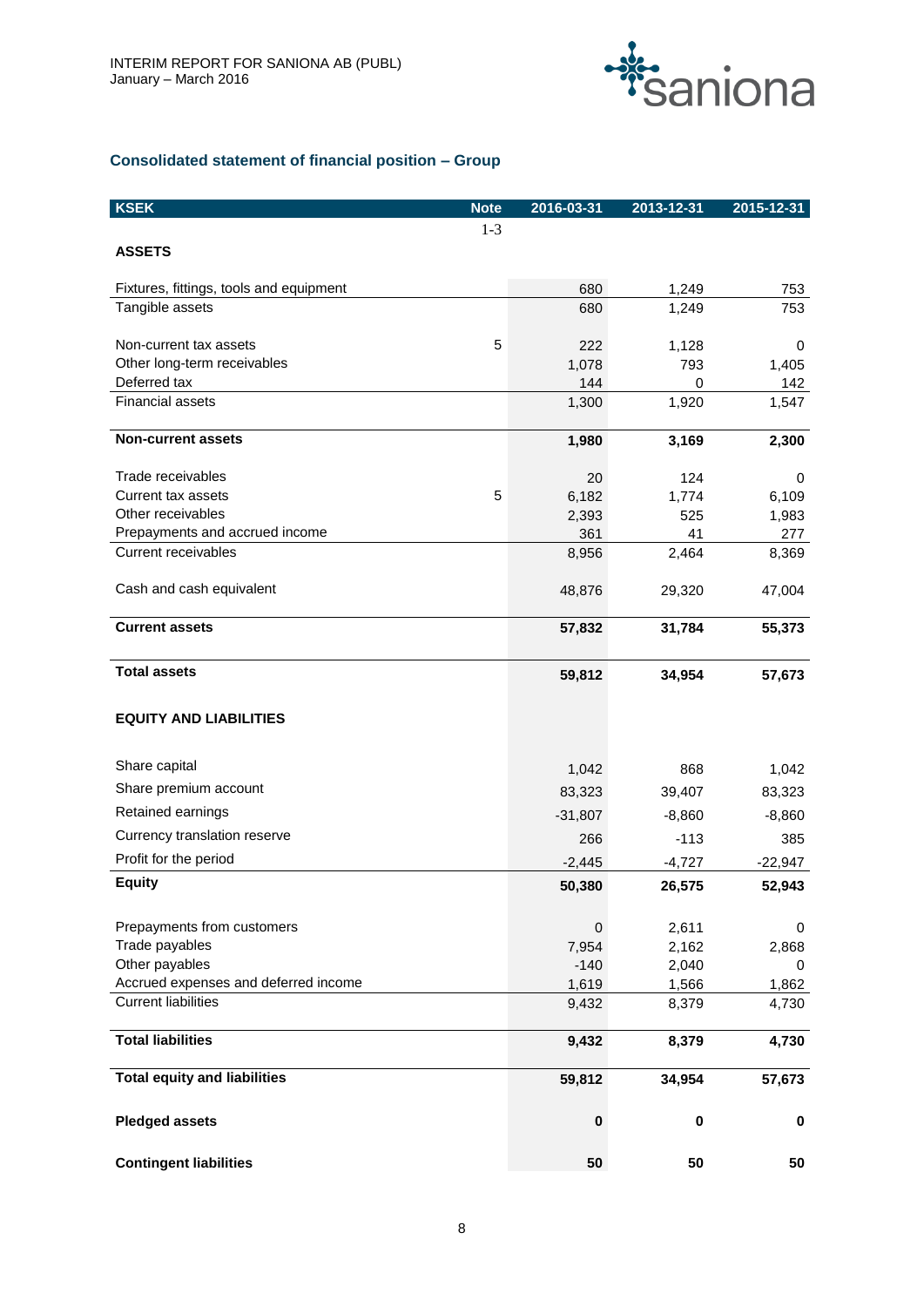

# **Consolidated statement of changes in equity – Group**

|                                                               | <b>Number of</b><br>shares | <b>Share</b><br>capital | <b>Share</b><br>premium | <b>Translation</b> | <b>Retained</b> | <b>Shareholders'</b> |
|---------------------------------------------------------------|----------------------------|-------------------------|-------------------------|--------------------|-----------------|----------------------|
|                                                               |                            |                         |                         | reserves           | earnings        | equity               |
|                                                               |                            |                         |                         |                    |                 |                      |
| <b>January 1, 2016</b>                                        | 20,841,467                 | 1,042                   | 83,323                  | 283                | $-31,704$       | 52,944               |
| <b>Comprehensive income</b>                                   |                            |                         |                         |                    |                 |                      |
| Profit/loss for the year                                      |                            |                         |                         |                    | $-2,445$        | $-2,445$             |
| Other comprehensive income:                                   |                            |                         |                         |                    |                 | $\Omega$             |
| <b>Translation differences</b>                                |                            |                         |                         | $-171$             |                 | -171                 |
| Total comprehensive income                                    |                            |                         |                         | $-171$             | $-2,445$        | $-2,616$             |
| <b>Transactions with owners</b>                               |                            |                         |                         |                    |                 | 0                    |
| Share-based compensation expenses                             |                            |                         |                         |                    | 51              | 51                   |
| <b>Total transactions with owners</b>                         |                            |                         |                         |                    | 51              | 51                   |
| March 31, 2016                                                | 20,841,467                 | 1,042                   | 83,323                  | 112                | $-34,097$       | 50,380               |
|                                                               |                            |                         |                         |                    |                 |                      |
|                                                               |                            |                         |                         |                    |                 |                      |
| <b>January 1, 2015</b>                                        | 13,882,200                 | 694                     | 16,978                  | -32                | $-8,860$        | 8,780                |
| <b>Comprehensive income</b>                                   |                            |                         |                         |                    |                 |                      |
| Profit/loss for the year                                      |                            |                         |                         |                    | $-4,727$        | $-4,727$             |
| Other comprehensive income:                                   |                            |                         |                         |                    |                 |                      |
| <b>Translation differences</b>                                |                            |                         |                         | -81                |                 | -81                  |
| Total comprehensive income                                    |                            |                         |                         | $-81$              | $-4,727$        | $-4,808$             |
| <b>Transactions with owners</b>                               |                            |                         |                         |                    |                 |                      |
| Shares issued for cash                                        | 3,470,550                  | 174                     | 24,120                  |                    |                 | 24,294               |
| Expenses related to capital increase                          |                            |                         | $-1,692$                |                    |                 | $-1,692$             |
| Total transactions with owners                                | 3,470,550                  | 174                     | 22,429                  |                    |                 | 22,602               |
| March 31, 2015                                                | 17,352,750                 | 868                     | 39,407                  | $-113$             | $-13,587$       | 26,575               |
|                                                               |                            |                         |                         |                    |                 |                      |
| <b>January 1, 2015</b>                                        | 13,882,200                 | 694                     | 16,978                  | -32                | $-8,860$        | 8,780                |
|                                                               |                            |                         |                         |                    |                 |                      |
| <b>Comprehensive income</b>                                   |                            |                         |                         |                    |                 |                      |
| Profit/loss for the year                                      |                            |                         |                         |                    | $-22,947$       | $-22,947$            |
| Other comprehensive income:<br><b>Translation differences</b> |                            |                         |                         | 315                |                 |                      |
| Total comprehensive income                                    |                            |                         |                         | 315                | $-22,947$       | 315<br>$-22,632$     |
|                                                               |                            |                         |                         |                    |                 |                      |
| <b>Transactions with owners</b>                               |                            |                         |                         |                    |                 |                      |
| Shares issued for cash                                        | 6,959,267                  | 348                     | 72,788                  |                    |                 | 73,136               |
| Expenses related to capital increase                          |                            |                         | $-6,443$                |                    |                 | $-6,443$             |
| Share-based compensation expenses                             |                            |                         |                         |                    | 103             | 103                  |
| Total transactions with owners                                | 6,959,267                  | 348                     | 66,345                  |                    | 103             | 66,796               |
| December 31, 2015                                             | 20,841,467                 | 1,042                   | 83,323                  | 283                | $-31,704$       | 52,944               |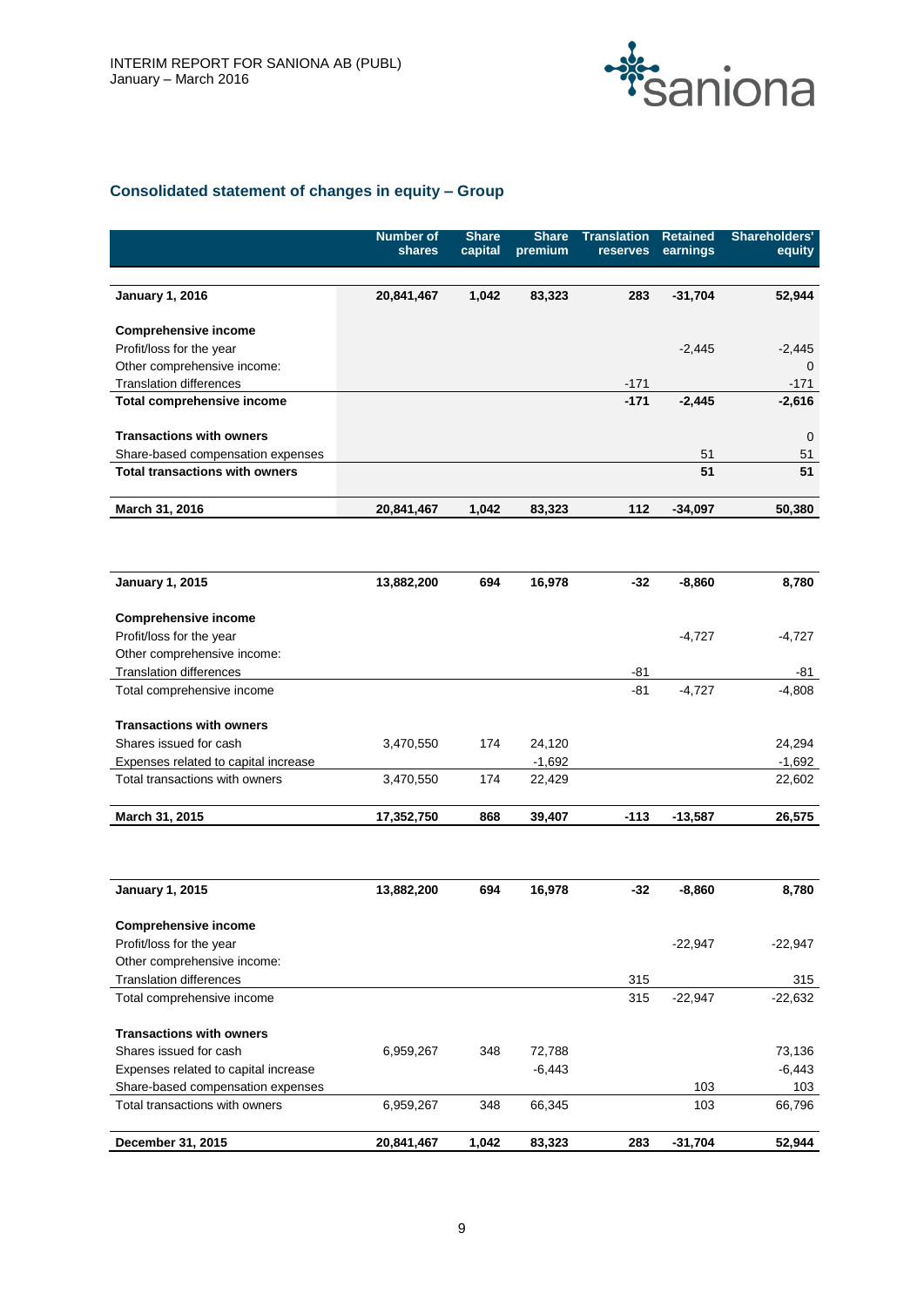

# **Consolidated statement of cash flows – Group**

| <b>KSEK</b>                                                   |             | 2016-01-01 | 2015-01-01 | 2015-01-01 |
|---------------------------------------------------------------|-------------|------------|------------|------------|
|                                                               |             | 2016-03-31 | 2015-03-31 | 2015-12-31 |
|                                                               | <b>Note</b> | 3 months   | 3 months   | 12 months  |
|                                                               |             |            |            |            |
| Operating loss before financial items                         |             | $-1,058$   | $-5,103$   | $-28,075$  |
| Depreciation                                                  |             | 94         | 179        | 763        |
| Changes in working capital                                    |             | 3,271      | 4,046      | $-325$     |
| Cash flow from operating activities before<br>financial items |             | 2,307      | $-878$     | $-27,637$  |
| Interest income received                                      |             | 3          | 26         | -3         |
| Interest expenses paid                                        |             | $-546$     | $-777$     | $-1,180$   |
| Cash flow from operating activities                           |             | 1,764      | $-1,630$   | $-28,820$  |
|                                                               |             |            |            |            |
| <b>Investing activities</b>                                   |             |            |            |            |
| Investment in tangible assets                                 |             | $-21$      | $-155$     | $-242$     |
| Investment in other financial assets                          |             | 247        | $-1,105$   | $-732$     |
| Cash flow from investing activities                           |             | 227        | $-1,260$   | $-975$     |
| <b>Financing activities</b>                                   |             |            |            |            |
| New share issue                                               |             | 0          | 22,602     | 66,693     |
| Cash flow from financing activities                           |             | $\bf{0}$   | 22,602     | 66,693     |
| Cash flow for the period                                      |             | 1,991      | 19,712     | 36,898     |
| Cash and cash equivalents at beginning of period              |             | 47.004     | 9,689      | 9,689      |
| Exchange rate adjustments                                     |             | $-118$     | -81        | 417        |
| Cash and cash equivalents at end of period                    |             | 48,876     | 29,320     | 47,004     |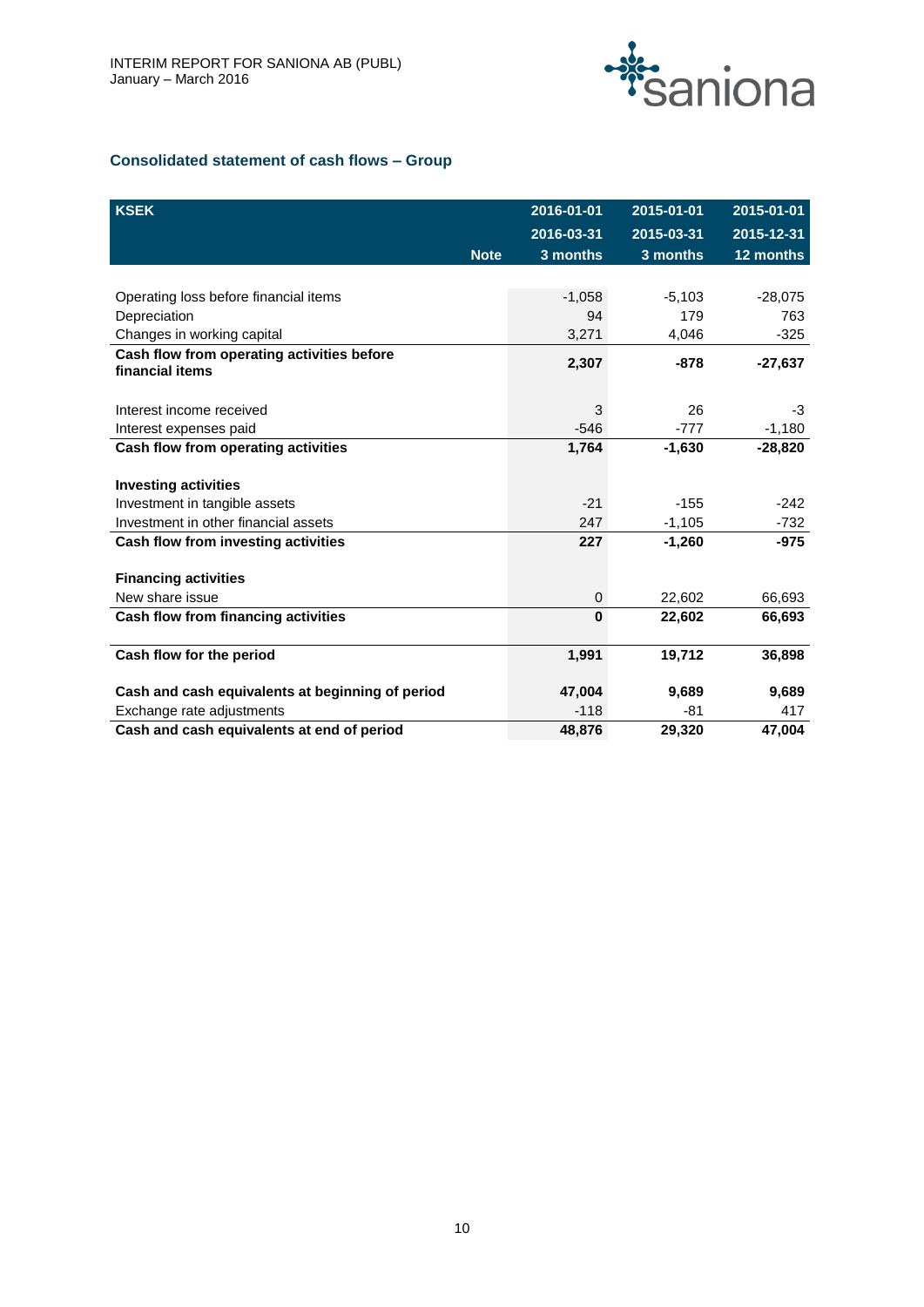

# **Statement of income – Parent Company**

| <b>KSEK</b>                       | <b>Note</b> | 2016-01-01<br>2016-03-31<br>3 months | 2015-01-01<br>2015-03-31<br>3 months | 2015-01-01<br>2015-12-31<br>12 months |
|-----------------------------------|-------------|--------------------------------------|--------------------------------------|---------------------------------------|
|                                   | $1-3$       |                                      |                                      |                                       |
| Net sales                         |             | $\mathbf 0$                          | 0                                    | 0                                     |
| Total operating income            |             | $\mathbf 0$                          | 0                                    | $\Omega$                              |
| Other external costs              |             | $-425$                               | $-306$                               | $-1,957$                              |
| Personnel costs                   |             | $-254$                               | 0                                    | $-38$                                 |
| Total operating expenses          |             | $-679$                               | $-306$                               | $-1,994$                              |
| <b>Operating profit/loss</b>      |             | $-679$                               | $-306$                               | $-1,994$                              |
| Other financial income            |             | 155                                  | 0                                    | 172                                   |
| Other financial expenses          |             | $-59$                                | $-777$                               | -548                                  |
| Total financial items             |             | 96                                   | $-777$                               | $-376$                                |
| Profit/loss after financial items |             | $-583$                               | $-1,083$                             | $-2,370$                              |
| Tax on net profit                 |             | $\mathbf 0$                          | 0                                    | $\mathbf 0$                           |
| Profit/loss for the period        |             | $-583$                               | $-1,083$                             | $-2,370$                              |

# **Statement of comprehensive income – Parent Company**

| <b>KSEK</b>                               |             | 2016-01-01 | 2015-01-01 | 2015-01-01         |
|-------------------------------------------|-------------|------------|------------|--------------------|
|                                           |             | 2016-03-31 | 2015-03-31 | 2015-12-31         |
|                                           | <b>Note</b> | 3 months   |            | 3 months 12 months |
|                                           |             |            |            |                    |
| Profit/loss for the period                |             | $-583$     | -1.083     | $-2,370$           |
| Other comprehensive income for the period |             | $\bf{0}$   | 0          | 0                  |
| Total comprehensive income for the period |             | $-583$     | -1.083     | $-2,370$           |
|                                           |             |            |            |                    |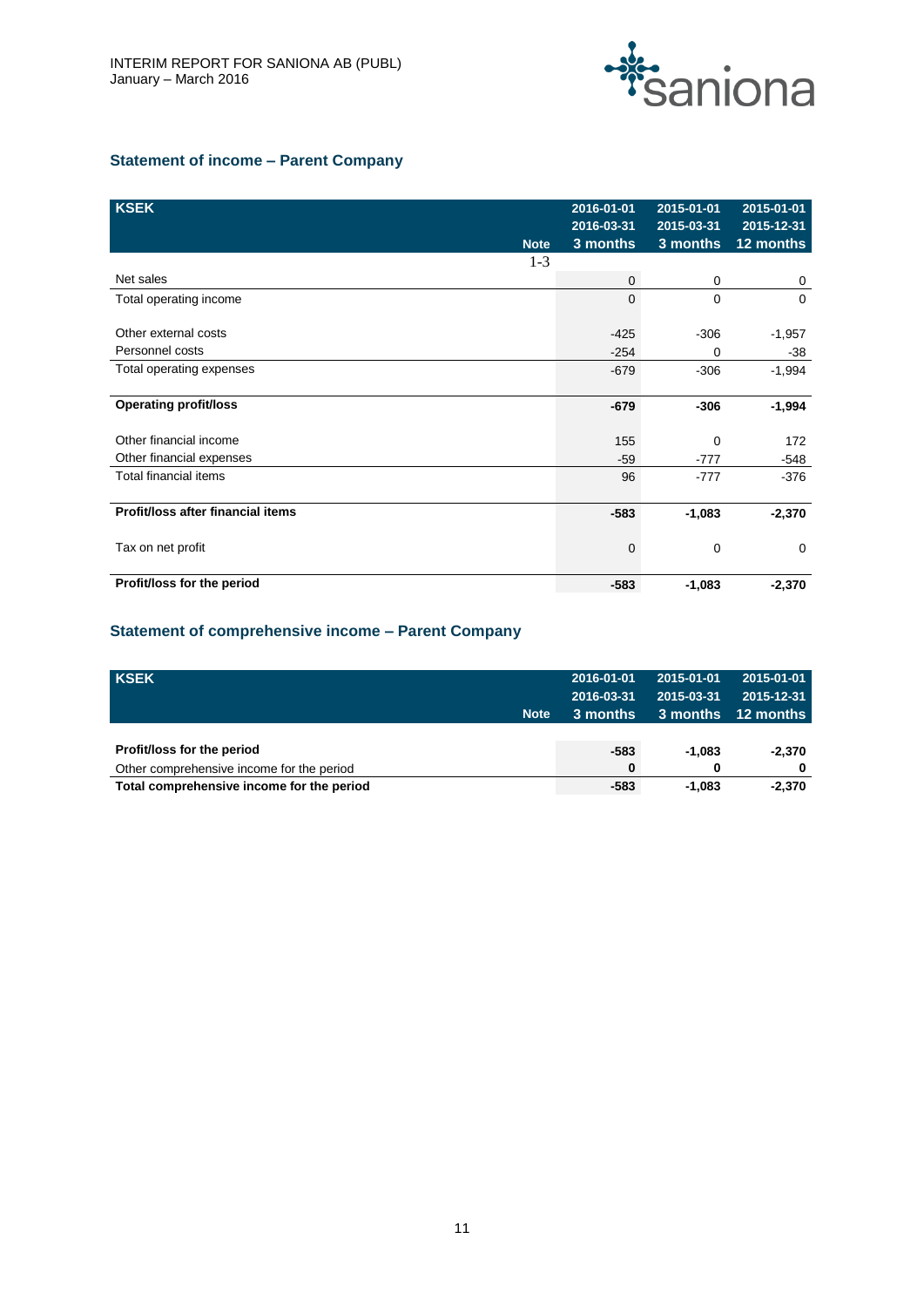

# **Statement of financial position – Parent Company**

| <b>KSEK</b>                           | <b>Note</b> | 2016-03-31 | 2015-03-31 | 2015-12-31 |
|---------------------------------------|-------------|------------|------------|------------|
|                                       | $1 - 3$     |            |            |            |
| <b>ASSETS</b>                         |             |            |            |            |
| Investment in subsidiaries            |             | 11,832     | 11,832     | 11,832     |
| <b>Financial assets</b>               |             | 11,832     | 11,832     | 11,832     |
| <b>Non-current assets</b>             |             | 6,719      | 11,832     | 11,832     |
| Receivables from group companies      |             | 33,477     | 0          | 23,278     |
| Other receivables                     |             | 1,424      | 924        | 1,319      |
| Prepayments and accrued income        |             | 162        | 0          | 170        |
| <b>Current receivables</b>            |             | 35,063     | 924        | 24,767     |
| Cash and cash equivalent              |             | 33,122     | 24,974     | 43,956     |
| <b>Current assets</b>                 |             | 68,185     | 25,897     | 68,723     |
| <b>Total assets</b>                   |             | 80,016     | 37,729     | 80,555     |
| <b>EQUITY AND LIABILITIES</b>         |             |            |            |            |
| Share capital                         |             | 1,042      | 868        | 1,042      |
| Share premium account                 |             | 81,812     | 37,896     | 81,812     |
| Retained earnings                     |             | $-2,572$   | $-202$     | $-202$     |
| Profit for the period                 |             | $-583$     | $-1,083$   | $-2,370$   |
| <b>Equity</b>                         |             | 79,699     | 37,479     | 80,282     |
| Trade payables                        |             | 314        | 220        | 273        |
| Liabilities to companies in the Group |             | $\Omega$   | 30         | 0          |
| <b>Current liabilities</b>            |             | 318        | 250        | 273        |
| <b>Total liabilities</b>              |             | 318        | 250        | 273        |
| <b>Total equity and liabilities</b>   |             | 80,016     | 37,729     | 80,555     |
| <b>Pledged assets</b>                 |             | 0          | 0          | $\bf{0}$   |
| <b>Contingent liabilities</b>         |             | $\bf{0}$   | 0          | $\bf{0}$   |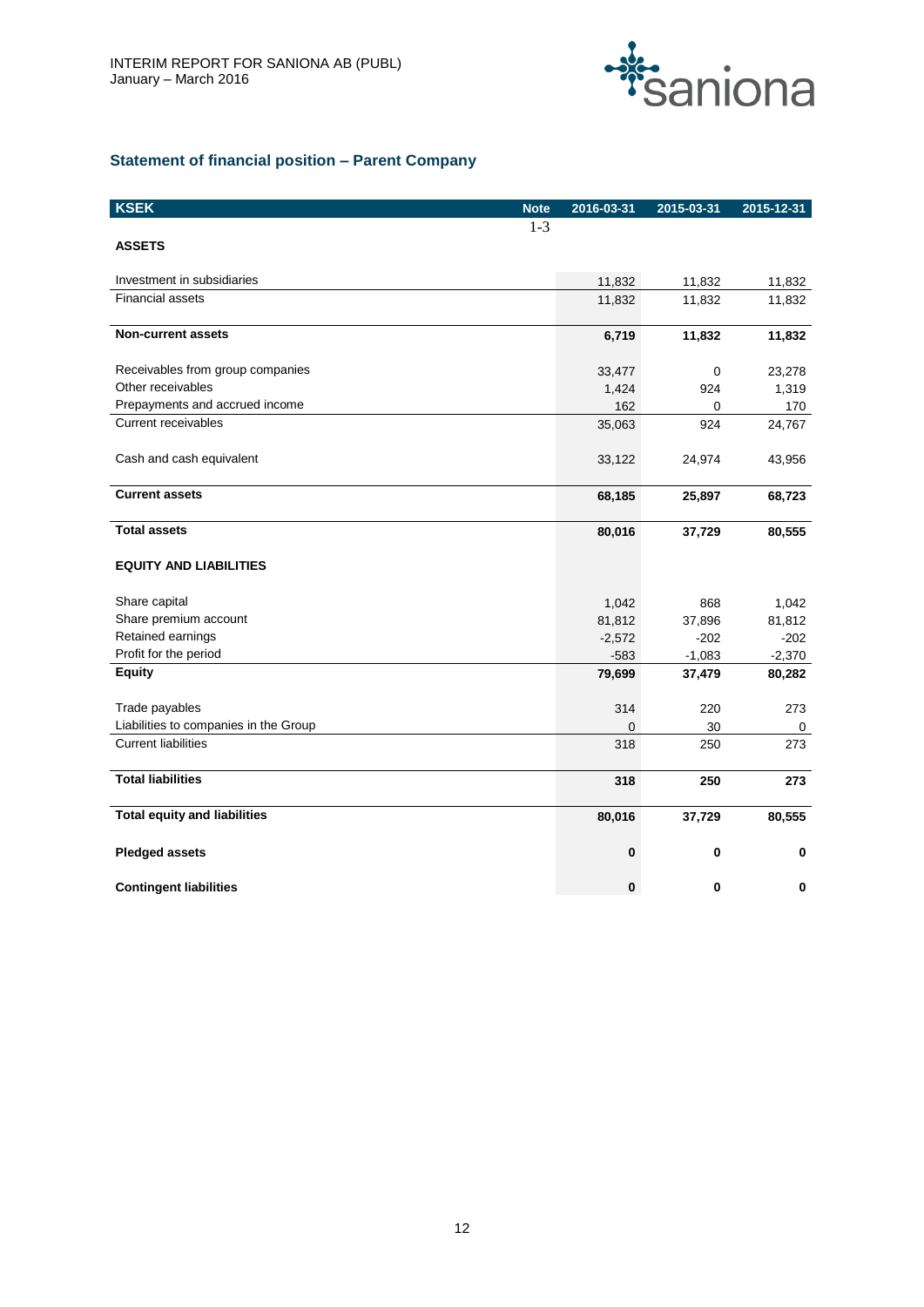

# **Statement of changes in equity – Parent Company**

|                                      | <b>Number of</b><br>shares | <b>Share</b><br>capital | <b>Share</b><br>premium | <b>Retained</b><br>earnings | Shareholders'<br>equity |
|--------------------------------------|----------------------------|-------------------------|-------------------------|-----------------------------|-------------------------|
|                                      |                            |                         |                         |                             |                         |
| <b>January 1, 2016</b>               | 20,841,467                 | 1,042                   | 81,812                  | $-2,572$                    | 80,282                  |
| Total comprehensive income           |                            |                         |                         | $-583$                      | -583                    |
| March 31, 2015                       | 20,841,467                 | 1,042                   | 81,812                  | $-3,155$                    | 79,699                  |
| <b>Januart 1, 2015</b>               | 13,882,200                 | 694                     | 15,467                  | $-202$                      | 15,960                  |
| Total comprehensive income           |                            |                         |                         | $-1,083$                    | $-1,083$                |
| <b>Transactions with owners</b>      |                            |                         |                         |                             |                         |
| Shares issued for cash               | 3,470,550                  | 174                     | 24,120                  |                             | 24,294                  |
| Expenses related to capital increase |                            |                         | $-1,692$                |                             | $-1,692$                |
| March 31, 2015                       | 17,352,750                 | 868                     | 37,896                  | $-1,284$                    | 37,479                  |
|                                      |                            |                         |                         |                             |                         |
| <b>Janaury 1, 2015</b>               | 13,882,200                 | 694                     | 15,467                  | $-202$                      | 15,960                  |
| Total comprehensive income           |                            |                         |                         | $-2,370$                    | $-2,370$                |
| <b>Transactions with owners</b>      |                            |                         |                         |                             |                         |
| Shares issued for cash               | 6,959,267                  | 348                     | 72,788                  |                             | 73,136                  |
| Expenses related to capital increase |                            |                         | $-6,443$                |                             | $-6,443$                |
| December 31, 2015                    | 20,841,467                 | 1,042                   | 81,812                  | $-2,572$                    | 80,282                  |

# **Statement of cash flows – Parent Company**

| <b>KSEK</b>                                                |             | 2016-01-01<br>2016-03-31 | 2015-01-01<br>2015-03-31 | 2015-01-01<br>2015-12-31 |
|------------------------------------------------------------|-------------|--------------------------|--------------------------|--------------------------|
|                                                            | <b>Note</b> | 3 months                 | 3 months                 | 12 months                |
|                                                            |             |                          |                          |                          |
| Operating loss before financial items                      |             | $-679$                   | $-306$                   | $-1,994$                 |
| Changes in working capital                                 |             | $-10,251$                | $-5,287$                 | $-29,108$                |
| Cash flow from operating activities before financial items |             | $-10,930$                | $-5,593$                 | $-31,102$                |
|                                                            |             |                          |                          |                          |
| Interest income received                                   |             | 155                      | 0                        | 172                      |
| Interest expenses paid                                     |             | $-59$                    | $-777$                   | -548                     |
| Cash flow from operating activities                        |             | $-10,834$                | $-6.370$                 | $-31,478$                |
| <b>Investing activities</b>                                |             |                          |                          |                          |
| Cash flow from investing activities                        |             | 0                        | $\bf{0}$                 | $\mathbf{0}$             |
| <b>Financing activities</b>                                |             |                          |                          |                          |
| New share issue                                            |             | 0                        | 22,602                   | 66,693                   |
| Cash flow from financing activities                        |             | 0                        | 22,602                   | 66,693                   |
| Cash flow for the period                                   |             | $-10,834$                | 16,232                   | 35,215                   |
| Cash and cash equivalents at beginning of period           |             | 43,956                   | 8,742                    | 8,742                    |
| Cash and cash equivalents at end of period                 |             | 33,122                   | 24,974                   | 43,956                   |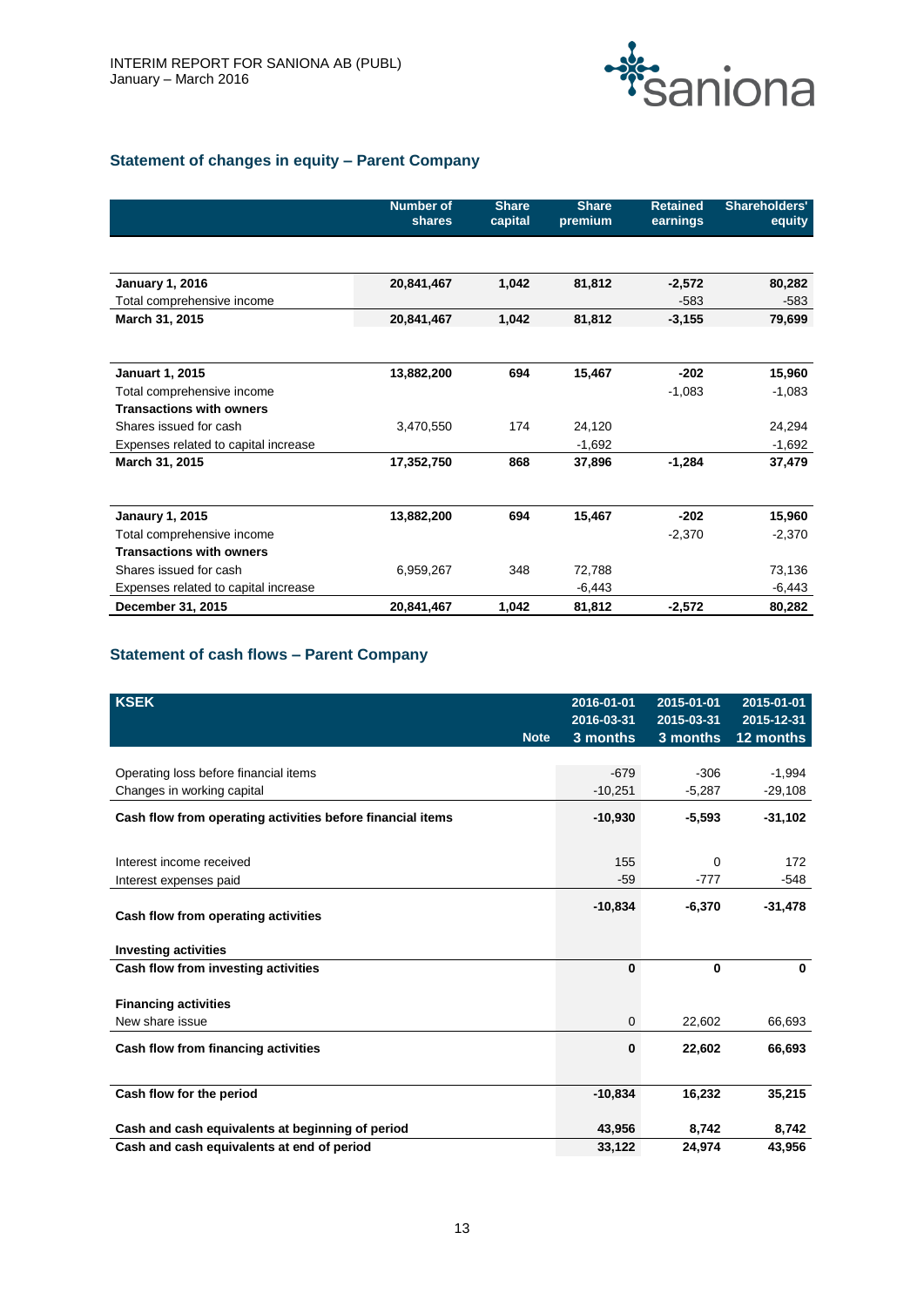

# **Notes**

# **Note 1 General Information**

Saniona AB (publ), Corporate Registration Number 556962-5345, the Parent Company and its subsidiaries, collectively the Group, is a publicly listed research and development company focused on drugs for diseases of the central nervous system, autoimmune diseases, metabolic diseases and treatment of pain. The Parent Company is a limited liability company registered in the municipality of Malmö in the county of Skåne, Sweden. The address of the head office is Baltorpvej 154, DK-2750 Ballerup, Denmark. Saniona has been listed on AktieTorget since April 22, 2014. The Parent Company's share is traded under the ticker SANION and the ISIN code SE0005794617.

# **Note 2 Significant accounting policies**

The consolidated financial statements have been prepared in accordance with IAS 34 and the Annual Accounts Act, the Financial Reporting Board's recommendation RFR 1, Supplementary Accounting Rules for Groups, International Financial Reporting Standards (IFRS) and interpretations of IFRS IC as adopted by the EU.

The consolidated financial statements have been prepared under the historical cost convention, except in the case of certain financial assets and liabilities, which are measured at fair value. The consolidated financial statements are presented in Swedish kronor (SEK) which is also the functional currency of the Parent Company.

The applied accounting principles are in accordance with those described in the Annual Report for 2015. More detailed information about the Group's and the Parent Company's accounting and valuation principles can be found in the Annual Report for 2015, which is available o[n www.saniona.com.](http://www.saniona.com/) New and amended standards and interpretations implemented as of January 1, 2016, has not had any significant impact on the Group's financial statements.

# **Note 3 Financial assets and liabilities**

All financial asset and financial liabilities, except for the investment in Ataxion as described below, are classified as 'Loans and receivables' respectively 'Other financial liabilities'. These financial instruments are measured at amortized cost and the carrying amount is a reasonable approximation of fair value. There has been no fair value adjustment of the financial assets in 2015 and 2016.

The Group owns 14% of the share capital of Saniona's spin-out Ataxion. Ataxion was formed by Saniona, Atlas Venture and the management of Ataxion in 2013 as a spin-out from Saniona. Saniona received shares in Ataxion in return for certain knowhow and patents in relation to Saniona's ataxia program. The specific assets of Saniona had a carrying and fair value amount 0 at the time of formation of Ataxion and the investments made by the other parties were insignificant. Ataxion is today developing the Ataxia-program based on financing from Biogen. and Atlas Venture. Considering the significant risk and duration of the development period related to the development of pharmaceutical products, management has concluded that the future economic benefits cannot be estimated with sufficient certainty until Ataxion is sold or the project has been finalized and the necessary regulatory final approval of the product has been obtained. Accordingly, the value of Ataxion is measured at costs since the fair value cannot be determined reliable.

# **Note 4: Share based payments**

Share-based compensation expenses for the first quarter of 2016 totaled SEK 51 (0) thousand. The Group accounts for share-based compensation by recognizing compensation expenses related to share-based instruments granted to the management, employees and consultants in the income statement. Such compensation expenses represent the fair market values of warrants granted and do not represent actual cash expenditures.

As of March 31, 2016, Saniona had 64,000 options outstanding. Each option entitles the holder to acquire one new share in Saniona for a subscription price of SEK 20.77. The options will be exercisable for the first time after publication of the quarterly report for the first quarter of 2018.There were no outstanding options at the beginning of 2015. There has not been granted any option in Saniona previously. None of the options granted in 2015 have forfeited, exercised or expired.

A more detailed description can be found in the annual report for 2015.

# **Note 5 Income tax and deferred tax subsidiaries in Denmark**

Tax on income for the year, consisting of the year's current tax and deferred tax, is recognized in the income statement to the extent that it relates to the income or loss for the period and in other comprehensive income or equity to the extent that it relates thereto.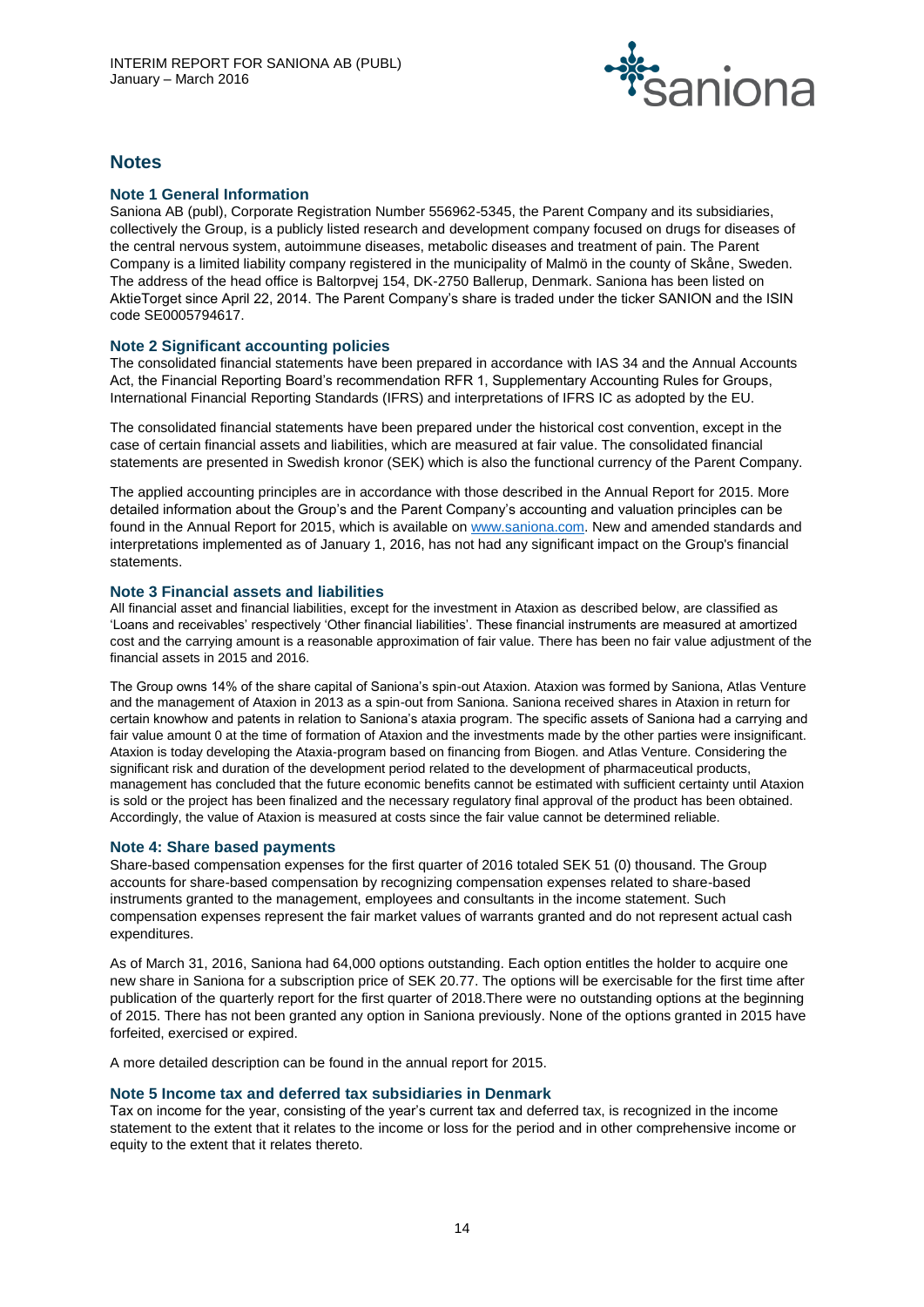

The Group recognized taxes of SEK 844 thousands during the first quarter of 2016. Saniona's Danish subsidiary received an upfront payment of US 1.25 million during the first quarter of 2016, which is subject to a 10% withhold tax in Mexico equal to KUSD 125 (KSEK 1,068). Under the tax treaty between Denmark and Mexico, this amount will be deductible towards tax payable in Denmark during the financial year 2016 if any. This tax asset has not been recognized in the balance sheet since the Group does not anticipate to utilize it for the time being. The balance of KSEK -224 represent the recognized tax credit for the first quarter 2016 under the Danish R&D tax credit scheme (Skattekreditordningen). This amount has been recognized under non-current tax assets in accordance to the accounting policies described below. During the first quarter of 2015, the Group recognized taxed of KSEK -1,128 under the Danish R&S tax credit scheme.

Under the Danish R&D tax credit scheme (Skattekreditordningen), loss-making R&D entities can obtain a tax credit which is equal to the tax value of the incurred research and development expenses. The tax credit is payable in November in the following financial year. In 2016 the R&D expense tax-base is capped to DKK 25 million equal to a tax credit of DKK 5.5 million at a tax rate of 22%. In 2015 the maximum amount was DKK 25 million equal to a tax credit of DKK 5.875 million at a tax rate of 23.5%. Research and development tax-credits under the Danish R&D tax credit scheme is recognized in the income statement to the extent that it relates to the research and development expenses for the period and Saniona expects to fulfil the requirement for tax credit for the year. The tax credit under the Danish R&D tax credit scheme is recognized in the balance sheet under current tax assets if payable within 12 months and under non-current tax assets if payable after 12 months. As of March 31, 2016, the Group had KSEK 6,182 in current tax asset, which will be payable in November 2016, and KSEK 222 in non-current tax assets which will be payable in November 2017. As of March 31, 2015, the Group had KSEK 1,774 in current tax asset, which was paid November 2015, and KSEK 1,128 in non-current tax assets which will be payable in November 2016.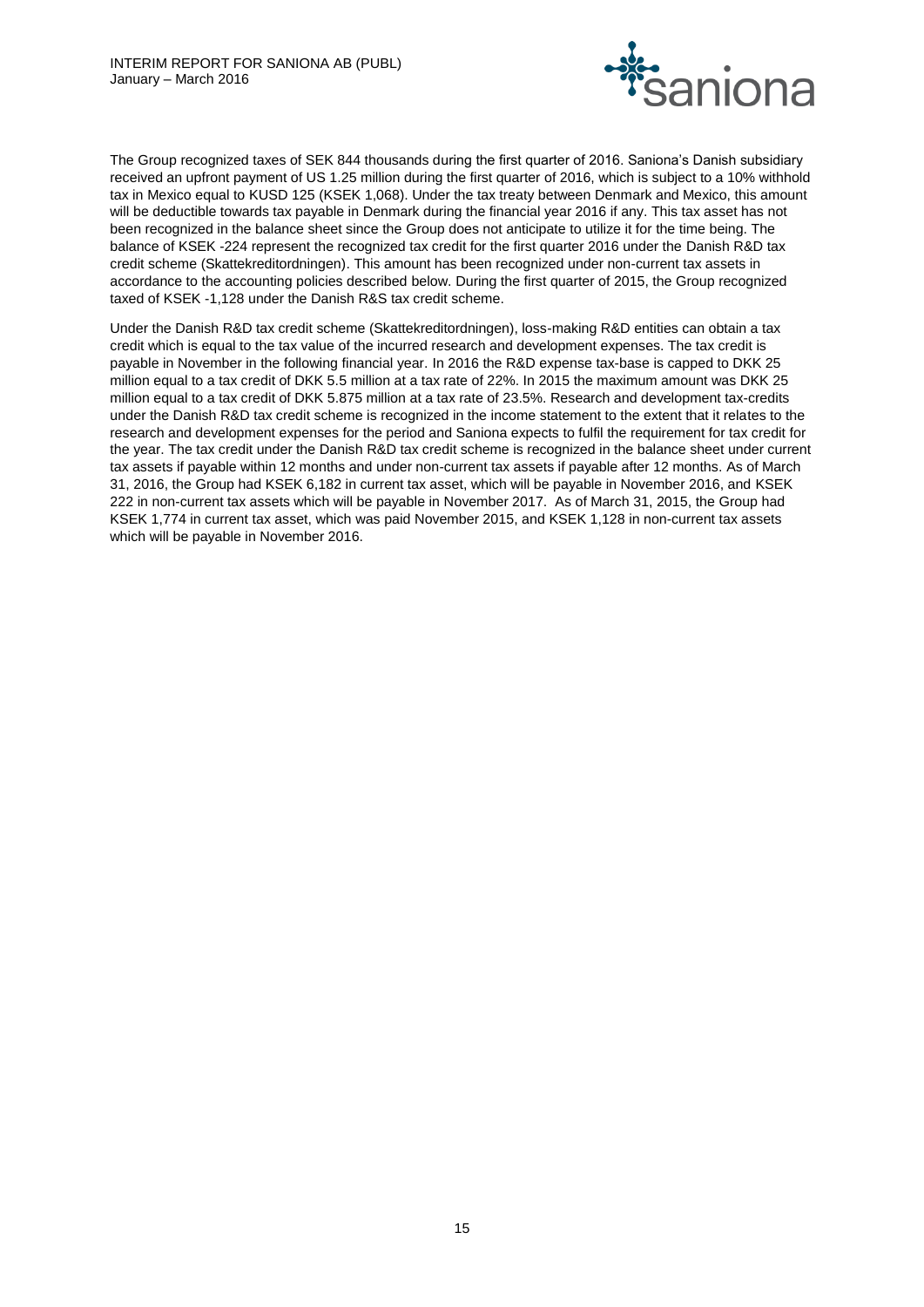

# **Business terms - glossary**

#### **Alzheimer's disease**

A chronic neurodegenerative disease that usually starts slowly and gets worse over time and accounts for 60% to 70% of cases of dementia. As the disease advances, symptoms can include problems with language, disorientation (including easily getting lost), mood swings, loss of motivation, not managing self-care, and behavioural issues. Gradually, body functions are lost, ultimately leading to death. The cause for most Alzheimer's cases is still mostly unknown except for 1% to 5% of cases where genetic differences have been identified. Several competing hypotheses exist trying to explain the cause of the disease.

### **AN363**

A small molecule which is designed to positively modulate (PAM) GABA<sup>A</sup> α2 and GABA<sup>A</sup> α3 ion channels, which are expressed in various central and peripheral neurons and are believed to be key mediator in the control of pain signalling and the control of anxiety.

#### **AN346**

A small molecule program which is designed to block (antagonize) IK channels, which are expressed by immune cells and believed to be key mediator of inflammation in auto inflammatory diseases such as inflammatory bowel disease, multiple sclerosis and Alzheimer's' disease.

#### **AN470**

A small molecule which is designed to negatively modulate (NAM) GABA<sup>A</sup> α5 channels. GABA<sup>A</sup> α5 channels are expressed in various CNS tissue and are believed to be a key mediator in the control of cognitive processes. AN470 is a novel candidate for treatment of cognitive and psychiatric disorders such as schizophrenia.

#### **AN761**

A small molecule which is designed to open (agonize) nicotinic α7 channels. Nicotinic α7 channels are expressed in various CNS tissue and are believed to be key mediators of cognitive processes. AN761 is a clinical candidate which may be a fast follower in a breakthrough drug class for treatment of cognition deficits in schizophrenia and Alzheimer's disease.

#### **AN788**

A unique dual (serotonin-dopamine) reuptake inhibitor which represents a novel clinical candidate for second line treatment of Major Depressive Disorder. AN788 has been administered to healthy volunteers in a single ascending dose study and in a PET study, demonstrating orderly pharmacokinetics and attaining levels of occupancy at serotonin and dopamine transporters that support its potential as a second line treatment for treating residual symptoms in MDD, such us fatigue, excessive sleepiness and lack of interest.

#### **Ataxia**

A neurological sign consisting of lack of voluntary coordination of muscle movements. Ataxia is a non-specific clinical manifestation implying dysfunction of the parts of the nervous system that coordinate movement, such as the cerebellum. Several possible causes exist for these patterns of neurological dysfunction and they can be mild and short term or be symptoms of sever chronic diseases such as Friedreich's ataxia, which is an autosomal recessive inherited disease that causes progressive damage to the nervous system which manifests in initial symptoms of poor coordination that progresses until a wheelchair is required for mobility.

#### **Ataxion**

Ataxion Inc. is a spin-out from Saniona based on Saniona's ataxia-program. For further details, please see Partners section.

#### **Atlas Venture**

Atlas Venture Inc. For further details, please see description about Ataxion under Partners section.

# **Biogen**

Biogen Inc. For further details, please see description about Ataxion under Partners section.

#### **Cocaine addiction**

The compulsive craving for use of cocaine despite adverse consequences.

# **CNS**

Central Nervous System, a part of the nervous system consisting of the brain and spinal cord.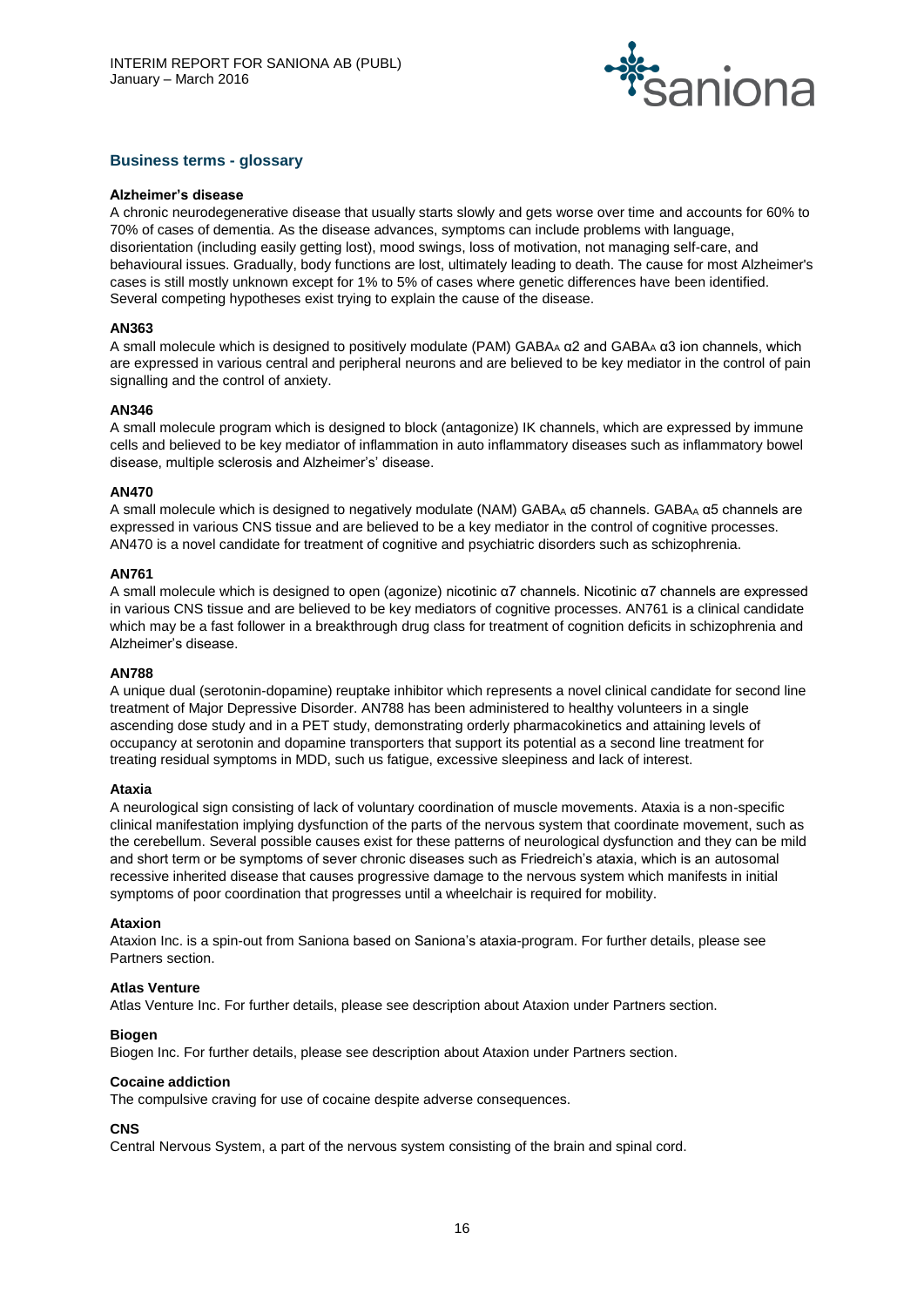

# **CTA**

Clinical Trial Application which a pharmaceutical company file to EMA in order to obtain permission to ship and test an experimental drug in Europe before a marketing application for the drug has been approved. The approved application is called an Investigational New Drug (IND) in the US.

# **Major Depressive Disorders**

A mental disorder characterized by a pervasive and persistent low mood that is accompanied by low self-esteem and by a loss of interest or pleasure in normally enjoyable activities.

# **EMA**

European Medicines Agency

# **FDA**

US Food and Drug Administration

# **IND**

Investigational New Drug is a program by which a pharmaceutical company obtains permission to ship and test an experimental drug in the US before a marketing application for the drug has been approved. In Europe, the application is called a Clinical Trial Application (CTA).

# **Ion channel**

Channels or pores in cell membranes which is made up of unique protein classes. Ion channels controls muscles and nerves and are central to the function of the body by governing the passage of charged ions across cell membranes.

#### **Ion channel modulators**

A drug which modulates the function of ion channels by blocking or opening ion channels or by decreasing or increasing throughput of ion channels. Agonists opens ion channels, Antagonists blocks ion channels, PAMs (Positive Allosteric Modulators) increase throughput whereas NAMs (Negative Allosteric Modulators) decrease throughput of ion channels.

# **Medix**

Productos Medix, S.A de S.V. For further details, please see the Partner section.

# **Proximagen**

Proximagen Ltd. is a wholly-owned subsidiary of Upsher-Smith. For further details, please see the Partner section.

# **Schizophrenia**

A mental disorder often characterized by abnormal social behavior and failure to recognize what is real. Common symptoms include false beliefs, unclear or confused thinking, auditory hallucinations, reduced social engagement and emotional expression, and lack of motivation.

# **Tesofensine**

A triple monoamine reuptake inhibitor, which is positioned for obesity and type 2 diabetes, two of the major global health problems. Tesofensine has been evaluated in Phase 1 and Phase 2 human clinical studies with the aim of investigating treatment potential with regards to obesity, Alzheimer's disease and Parkinson's disease. Tesofensine demonstrated strong weight reducing effects in Phase 2 clinical studies in obese patients.

# **TRC**

The University of Pennsylvania Treatment Research Center. For further details, please see the Partners section.

# **Type 2 diabetes**

A metabolic disorder that is characterized by hyperglycemia (high blood sugar) in the context of insulin resistance and relative lack of insulin. This is in contrast to diabetes mellitus type 1, in which there is an absolute lack of insulin due to breakdown of islet cells in the pancreas. The classic symptoms are excess thirst, frequent urination, and constant hunger. Type 2 diabetes makes up about 90% of cases of diabetes, with the other 10% due primarily to diabetes mellitus type 1 and gestational diabetes. Obesity is thought to be the primary cause of type 2 diabetes in people who are genetically predisposed to the disease.

#### **Multiple sclerosis**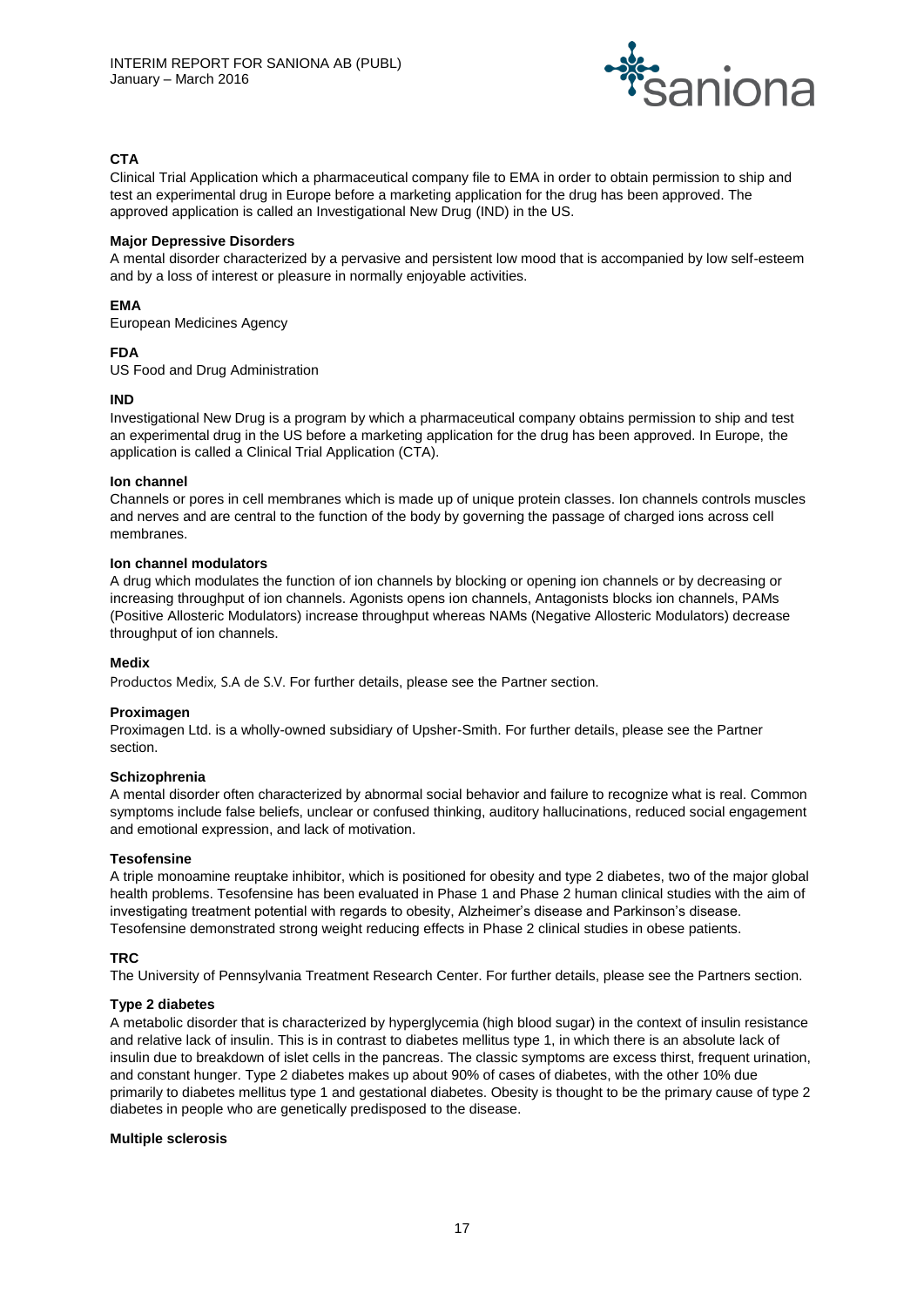

A demyelinating disease in which the insulating covers of nerve cells in the brain and spinal cord are damaged by the immune system. This damage disrupts the ability of parts of the nervous system to communicate, resulting in a wide range of signs and symptoms including physical, mental, and sometimes psychiatric problems.

#### **Neuropathic pain**

Pain caused by damage or disease affecting the somatosensory nervous system. Central neuropathic pain is found in spinal cord injury, multiple sclerosis, and some strokes. Aside from diabetes (diabetic neuropathy) and other metabolic conditions, the common causes of painful peripheral neuropathies are herpes zoster infection, HIV-related neuropathies, nutritional deficiencies, toxins, remote manifestations of malignancies, immune mediated disorders and physical trauma to a nerve trunk. Neuropathic pain is also common in cancer as a direct result of cancer on peripheral nerves (*e.g.*, compression by a tumor), or as a side effect of chemotherapy, radiation injury or surgery. Neuropathic pain is often chronic and very difficult to manage with some 40-60% of people achieving only partial relief.

#### **NS2359**

A triple monoamine reuptake inhibitor, which blocks the reuptake of dopamine, norepinephrine, and serotonin in a similar manner to cocaine. However, NS2359 dissociates slowly from these transporters and has a long human half-life (up to 10 days) which makes frequent dosing unnecessary. NS2359's pharmacological profile means that it may be able to reduce cocaine withdrawal symptoms, reduce cocaine craving and reduce cocaine-induced euphoria. In preclinical trials, NS2359 has been shown to reduce the reinforcing effects of cocaine and may have effects on cue induced drug craving. Furthermore, human trials with NS2359 have shown that NS2359 has little or no abuse potential and does not have adverse interactions with cocaine. Thus, NS2359 is a promising clinical candidate for the treatment of cocaine dependence.

#### **Upsher-Smith**

Upsher-Smith Laboratories, Inc. For further details, please see the Partners section.